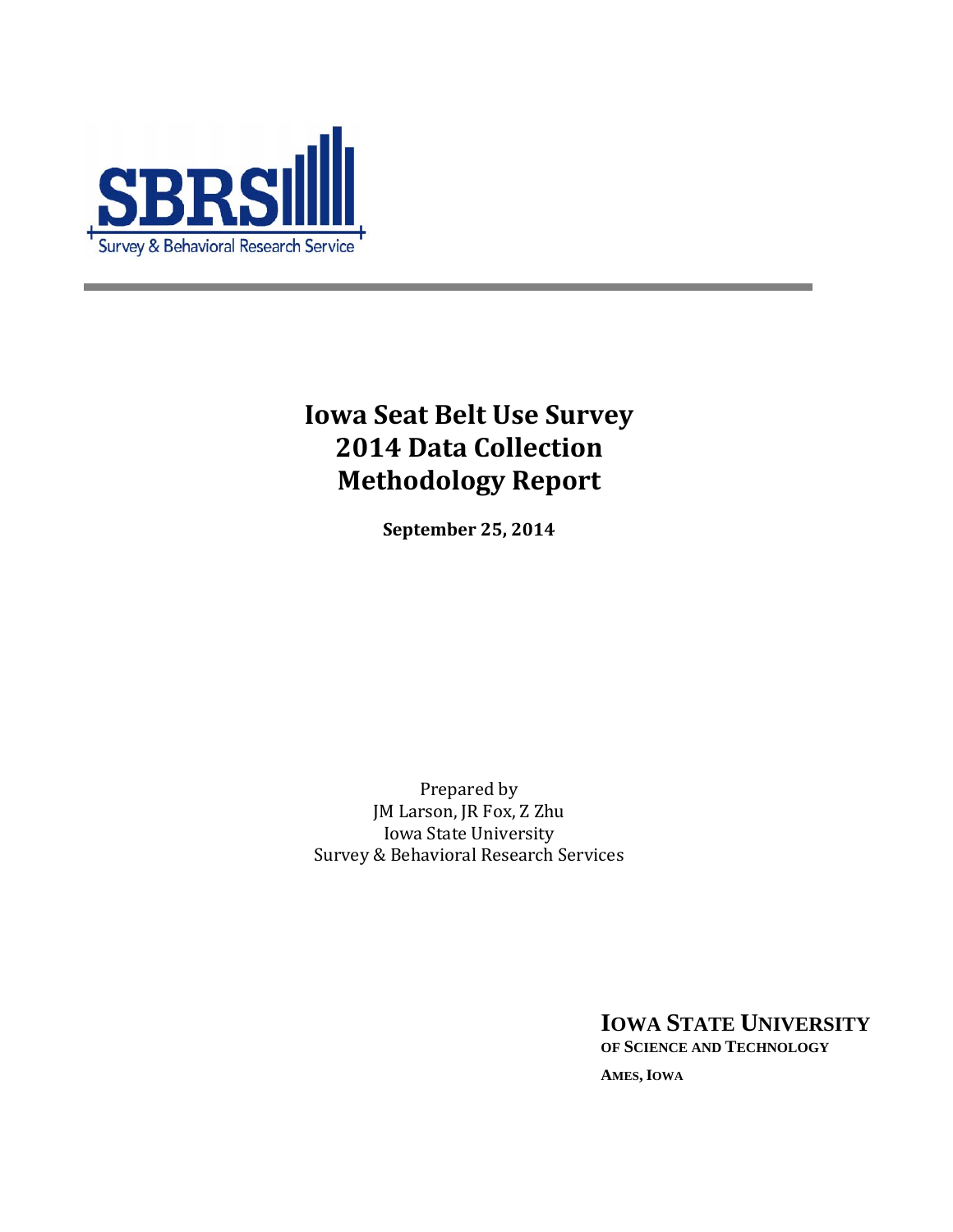## **Iowa Seat Belt Use Survey 2014 Data Collection Methodology Report**

**September 25, 2014** 

## Introduction

In an effort to achieve greater consistency and comparability in state-wide seat belt use reporting, the National Highway Traffic Safety Administration (NHTSA) issued new requirements in 2011 for observing and reporting future seat belt use. The requirements included the involvement of a qualified statistician in the sampling and weighting portions of the process as well as a variety of operational details.

The Iowa Governor's Traffic Safety Bureau contracted with Iowa State University's Survey & Behavioral Research Services (SBRS) in 2011 to develop the study design and data collection plan for the State of Iowa annual survey that would meet the new requirements of the NHTSA. A seat belt survey plan for Iowa was developed by SBRS with statistical expertise provided by Zhengyuan Zhu, Ph.D., Associate Professor of Statistics at Iowa State University and was approved by NHTSA on March 19, 2012.

## 2014 Data Collection

The Iowa GTSB has contracted with SBRS on an annual basis to conduct the seat belt use data collection using the newly approved plan beginning in 2012. The primary contact at the Iowa GTSB is Mark Nagel, Occupant Protection Coordinator. The primary contacts at SBRS are Shirley Huck, Assistant Director, and Janice Larson, Survey Unit Director. The SBRS Project Manager for 2014 is Jody Fox. This report describes the data collection process for obtaining 2014 seat belt use data as stipulated by the approved study design. It also includes tables with overall results showing seat belt use in Iowa.

### Preparation

Preparation for the 2014 seat belt use data collection involved several components: verifying the usability of the sampled sites, revising materials for Data Collectors, and notifying appropriate local personnel prior to data collection.

#### Site Verification.

The Iowa Seat Belt Survey Plan includes 75 sites sampled for annual observation, with 5 sites in each of 15 sampled counties. The sites are identified by MSLINK numbers. SBRS has worked with staff from *InTrans*, the Iowa State University Institute of Transportation, to obtain data and photographic resources that allowed staff to examine each site for accessibility, safety, and practicality.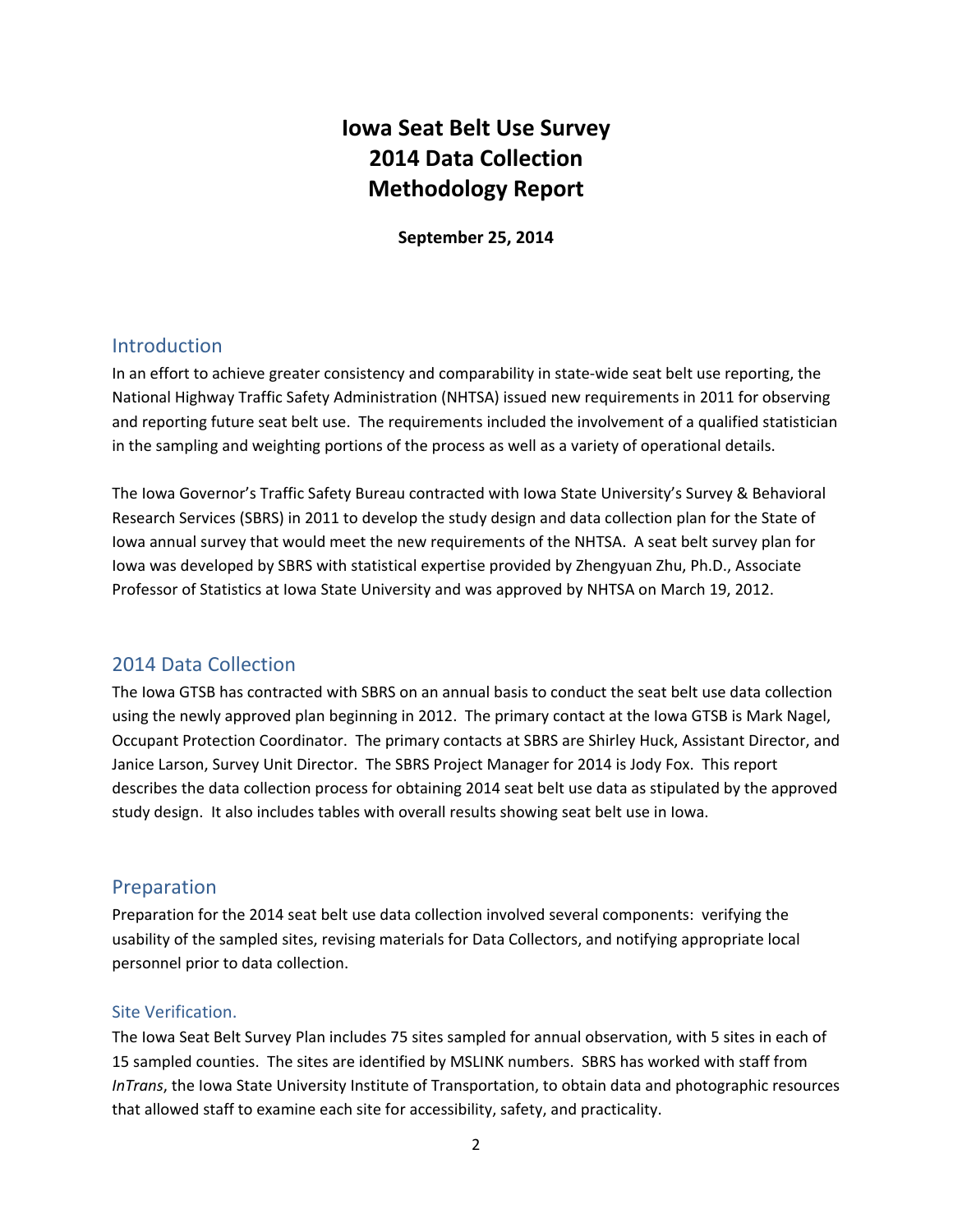Some sites originally selected for the Iowa Seat Belt Survey were replaced The sites observed in 2014 were identical to those observed in 2013 with one exception. One site had been replaced in 2013 due to road construction, and that site reverted to the original 2012 location in 2014. No new alternate sites were needed in 2014.

#### Materials Preparation.

After the 75 sites were finalized, SBRS staff reviewed observation forms from 2012 and 2013 and examined sites on maps and Google Earth to identify likely observation points that would be safe and still provide the visibility necessary to observe seat belt use. The Project Manager checked road construction schedules and, although construction existed in some places, there were no sites that would require an alternate location. As noted above, one site that used an alternate location in 2013 due to road construction reverted back to the original sampled site for 2014. SBRS staff prepared a series of maps for Data Collectors to use as references when traveling to sites. Department of Transportation maps, Google maps, and city maps all served as effective resources. Equipment was procured for use by the Data Collectors, including vests, hats, warning lights, signs, stop watches, and clickers. Data Collection schedules were prepared for each Data Collector and administrative procedures were documented.

#### Notification.

Prior to the data collection process, the GTSB representative notified law enforcement personnel in each of the site areas. SBRS staff notified other appropriate city/county and Department of Transportation personnel. The purpose was to ensure that the appropriate people in each site area would be aware of the project and the days and times that Data Collectors would be at work in their area.

## Data Collection Staff Training

Iowa utilized four data collectors, responsible for 3-4 counties each. Three of the four data collectors were experienced, having worked as data collectors for the project in the past. One additional person served as a Quality Control Monitor/back up Data Collector, who had also fulfilled that role in 2013. The project manager served as a second Quality Control Monitor.

The two day Data Collector and QC Monitor training was held at SBRS facilities on June 16-17, 2014, with field data collection beginning on June 18, 2014. The training included a combination of lecture, classroom and field exercises. Training sessions covered data collection protocols, including how to find the observation sites, choosing an observation location, how to properly collect data, practice in what counts as "use," "nonuse," and "use unknown" regarding belt use, what to do if data cannot be collected at a site due to road construction, weather, or other circumstances, and the appropriate management and submission of collected data. Data collectors also received roadside safety training from Steven Struble, Interim Safety Circuit Rider at Iowa State University's Institute for Transportation. The training syllabus is shown in Figure 1.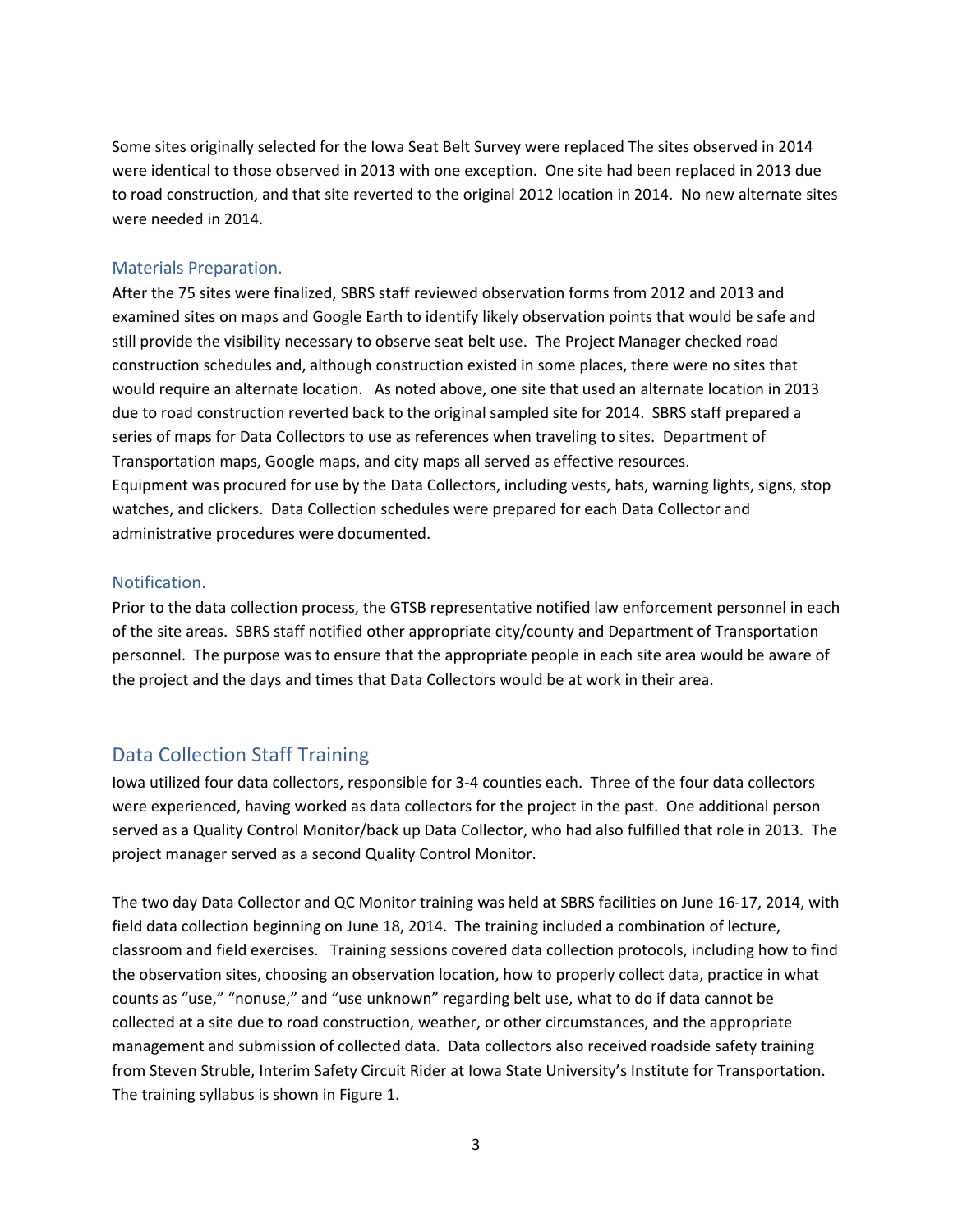The QC Monitor, who was experienced, received refresher training focusing on the specific duties of the position. Quality Control duties included conducting unannounced site visits to a minimum of two sites for each Data Collector (11% of the total sites) and reviewing the Data Collector's field protocol. The QC Monitor met with the Data Collectors in the field to answer questions and offer assistance as needed.

Data Collectors were provided with bright yellow vests and hats to wear for safety and protection from sun and light rain. Each Data Collector also had a flashing yellow light to put on his/her car and a clicker-counter and stop watch to use as needed. Large "Road Work Ahead" signs were provided for use in high speed areas as appropriate.

## Observation Protocols and Procedures

All passenger vehicles, including commercial vehicles weighing less than 10,000 pounds, were eligible for observation. Data Collectors completed two forms in the field, the Observation Site Form and the Observation Tally Form, which are

**Figure 1.** 

#### **Seat Belt Data Collectors 2014 Training Agenda**

#### **Day 1**

Seat Belt Survey Overview Study Design NHTSA Requirements Data Collection Requirements Definitions of terms Data Collection Procedures Assignments & Rescheduling Site Locations Low/High volume roadways Locating assigned sites Site assignment sheets & maps Data Collection Data Collection forms Recording alternate site information Traffic Counts Recording observations Sites on Google Earth Safety and Security – Steve Struble, InTrans Signage and visibility Roadway safety **Day 2:** 

Quality Control and QC monitors Timesheets and expense reports Field Practice Setting up road work signs Interstate overpass observations County Road observations Street observations Debriefing

shown in Appendix A and B. The Observation Site Form documented descriptive information about each site. Data Collectors recorded information including observation date, site location and number, alternative site data, traffic directions and lanes available and observed, start and end times for observations, and weather conditions.

The Observation Tally Form was used to mark belt use/non-use/unknown use for front drivers and passengers. Using the Observation Tally Form, **s**eat belt use observations were made of all passenger vehicle drivers and right front seat occupants in the selected lane. The only passenger vehicle right front seat occupants excluded from the study were child passengers traveling in child seats with harness straps. If there was no passenger in the right front seat of an observed vehicle that information was also noted on the Observation Tally Form. As an experiment, the 2014 Observation Tally Form also included a place to indicate whether the vehicle was a car or pick-up truck.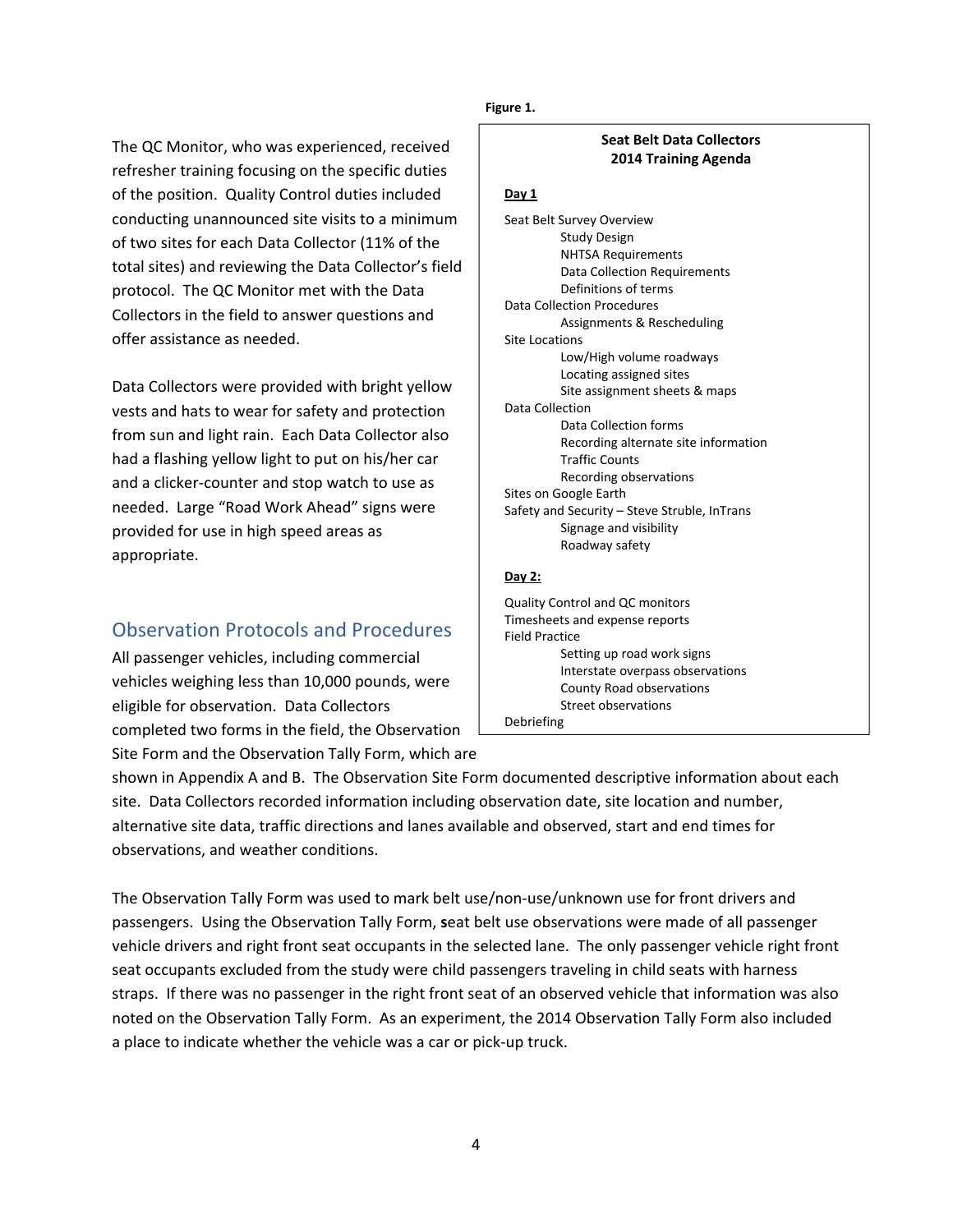**Seat Belt use categories -**Data Collectors recorded belt use for the driver and right front seat passenger using the definitions shown in Figure 2 below, which were provided in the federal regulations.

## **Code Meaning Definition**   $Y = \nvert$  Yes, belted  $\vert$  The shoulder belt is in front of the person's shoulder. N No, unbelted The shoulder belt is not in front of the person's shoulder. U Unknown It cannot reasonably be determined whether the driver or right front passenger is belted. NP No passenger There is no right front passenger present.

#### **Figure 2.**

#### Scheduling.

Data collectors were assigned one county with five observation sites per work day. A schedule of sites with observation start times was provided by the office in order to ensure a representative sampling of times of day for the data collection and to allow for proper notification of county/city and law enforcement personnel. Observations were to start at the assigned times and continue for exactly 45 minutes.

#### Observations.

Data Collectors observed one lane and one direction of travel per observation site. The direction of travel was randomly assigned by the office; however, Data Collectors were allowed to observe the other direction if safety or windshield glare dictated. Deviations from the randomly assigned direction were noted on the Observation Site Form. If an assigned road segment included an intersection, Data Collectors were instructed to observe traffic traveling on the assigned road segment, not the crossstreet.

Lower volume roadways such as county roads and streets were observed from a field drive or other location at which data collectors could safely move their vehicles from the roadway. In some cases Data Collectors observed from their vehicle while, in other cases, observing from outside of the vehicle was most effective.

Whenever possible, observations for high-volume, limited access roadways were made from an overpass. Observing from an overpass allowed for comparatively easy viewing of seatbelt use for both the driver and the passenger. Gravel road overpasses were preferred because of the low traffic volume, reducing safety hazards to the Data Collector. In some instances observing from an overpass required moving the observation point from the specific road segment by a few miles; however, because of the limited exit and entrance to these roadways, there were no significant changes to the observed vehicles between the assigned road segment and the observation point.

If a low volume overpass was not available, Data Collectors were allowed to observe traffic at an exit ramp or rest stop. Because the exit ramp/rest stop only sampled a portion of the traffic passing on the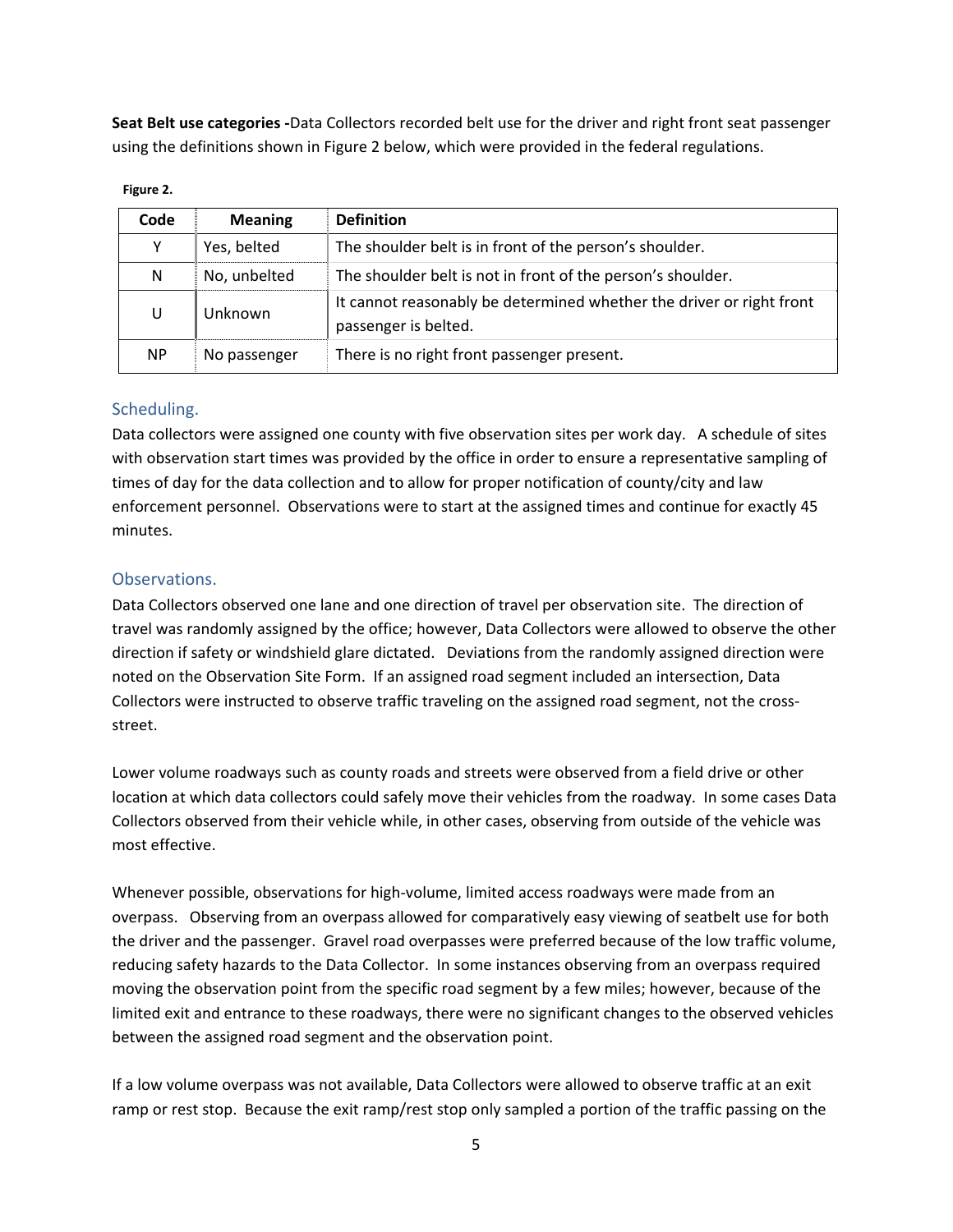main highway, an additional traffic volume count was required in order to adjust for the reduced numbers. Data collectors completed a traffic count of the assigned highway segment immediately following the observations at the ramp/rest stop. From a safe observation point from which to view passing cars (but not necessarily belt usage), the data collector counted passing cars in one direction and in one lane of the assigned road segment, timing the number of minutes to reach a count of 100 cars. If the traffic volume was low, the count continued for 15 minutes, at which point the data collector recorded the number of cars observed in a 15 minute time frame. This traffic count information was recorded on the Observation Site Form and was used to adjust the seat belt usage observation data when observations were made away from the selected road segment at a rest stop or exit ramp.

#### Alternate Sites.

If locating a useable and safe place to observe required the Data collector to deviate farther than 2 miles (or more than one block in city situations) from the selected road segment, he/she was instructed to call the office before proceeding and to note the location as an alternate site on the Observation Site form. For the 2014 data collection, no new alternate sites were used.

#### Rescheduling.

If an assigned road segment was temporarily unavailable due to a traffic accident or inclement weather, data collection was to be rescheduled another week for the same time and day of the week. One observation period on Sunday, June 22 was rescheduled and conducted on Sunday, June 29 due to heavy rain. Two other observation periods experienced rain delays of about 20 minutes but were still completed on the assigned days and approximate times.

#### Results

Data collection for 2014 occurred primarily from Wednesday, June 18, through Tuesday, June 24, 2014, with one rescheduled observation on Sunday, June 29. The 2014 seat belt use data collection resulted in the observation of **12,692 passenger vehicles**, with a right front seat passenger in 4, 876 of those vehicles, for a total of **17,568 potential observations** of belt use. Of these 17,568 potential observations, there were 11,733 drivers and 4,380 right front passengers who were observed to be wearing seat belts (total 16,113 seat belt users). Seat belts were not worn by 657 drivers and 318 right front passengers (total 975 unbelted). Data collectors were unable to observe the seat belt use of 302 drivers and 178 passengers (total 480 unknown use). The unknown use, or **"nonresponse rate," is .0273 or 2.73%**. This is well within the range allowed by federal regulations, which require the nonresponse rate to be below 10%. Data collectors were unable to consistently record whether each observed vehicle was a car or pick-up. At sites with lower usage, the information was easily recorded; but at busier sites it was simply not possible. As a result, information regarding belt use in cars vs. pick-ups is not included in this report.

The number of observations in 2014 is very similar to 2013. The number of cars observed is slightly lower, but the number of right front passengers is higher, resulting in a slightly larger number of total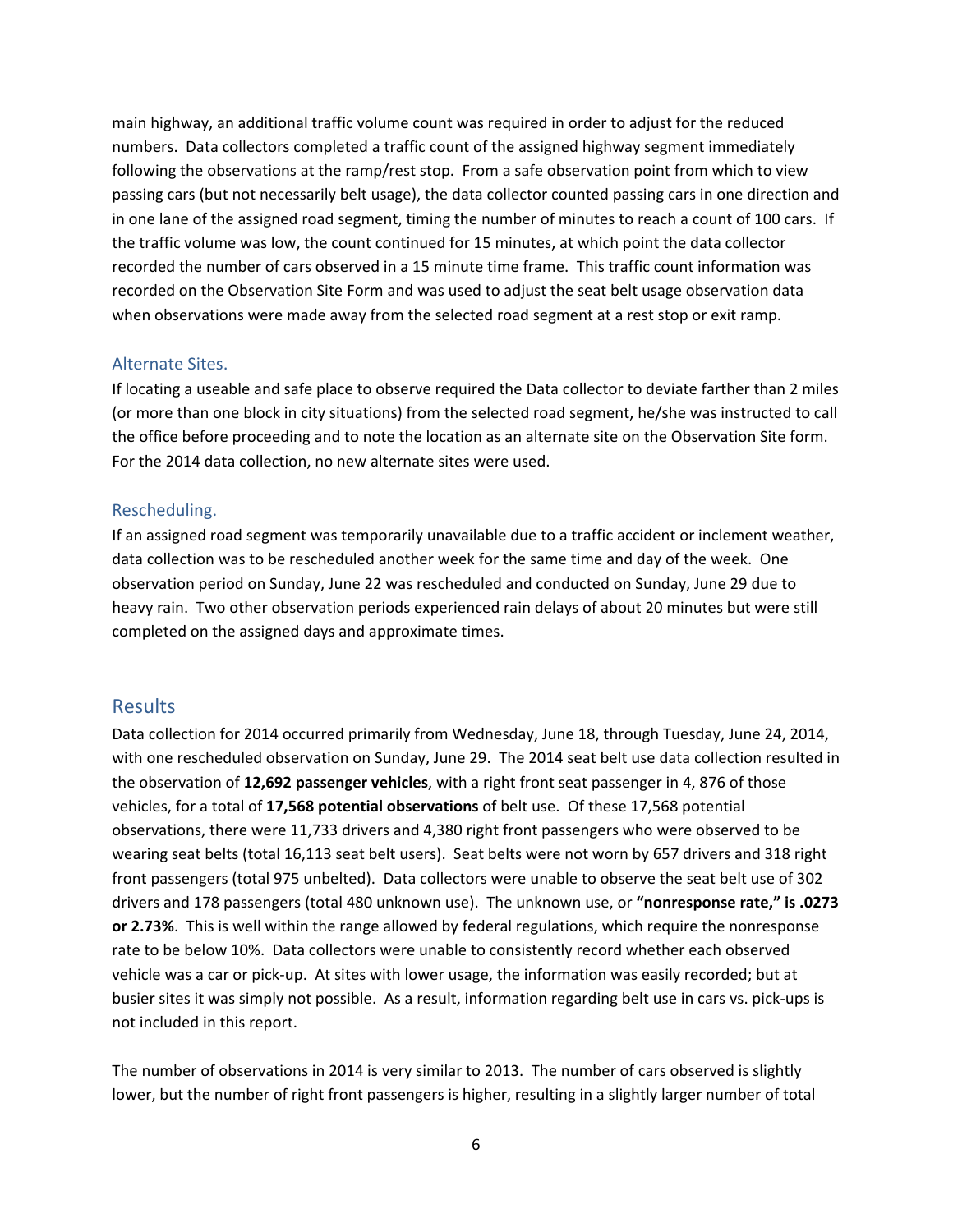observations (17,568 compared to 17,261). Federal regulations require a minimum of 7500 observations, and the 2014 total of 12,692 passenger vehicles with 17,568 observed occupants far exceeds the minimum. Each data collector was observed by a quality control monitor at two unannounced sites to ensure compliance with project protocols. This comprises 10.7% of the sites (8 out of 75), which exceeds the minimum of 5% required by federal regulations.

Federal regulations require the calculation of seat belt use to be conducted with weighted data as described in the approved survey plan. Based on the weighted data, **Iowa's overall seat belt use rate is 92.80%**, with an estimated standard error of 0.0061 (± 1%). This is a very slight increase from the 2013 seat belt use rate of 91.86%. This increase is not statistically significant.

Table 1 lists the 75 observation sites with selected characteristics and the number of belted drivers and right front passengers.

Tables 2 and 3 show the seat belt use of drivers and passengers by county. Table 2 contains the number or count of each category of belt use by drivers, passengers, and total for each sampled county. Table 3 contains two types of unweighted percentages of belt use for drivers, passengers, and combined total for each county. The "% of Total Belted" is the percent of the total number of persons (both drivers and passengers) who were belted. The "% of Known Belted" removes the persons with unknown belt use from the base number, so it becomes the percent of persons with known seat belt status who were belted. Note that these percentages are unweighted, and the state total does not equal the weighted Iowa seat belt use required by federal regulations. Nevertheless the unweighted percentages in Table 3 enable legitimate comparisons between seat belt users/nonusers and between counties.

Tables 4 and 5 show the seat belt use of drivers and passengers by road type. Table 4 contains the number in each category and Table 5 contains unweighted percentages. Federal regulations required the new survey plan to classify road types as primary (including interstates), secondary, and local.

Table 6 contains seat belt use of drivers and passengers by day of the week and road type. The percentages included in the table are unweighted.

Table 7 contains seat belt use of drivers and passengers by time of day and road type. The percentages included in the table are unweighted.

Table 8 contains sample weights for each observation site as well as seat belt use for drivers and passengers (number or count). This information is used for Part B reporting purposes.

Appendix A. Observation Site Form

Appendix B. Observation Tally Form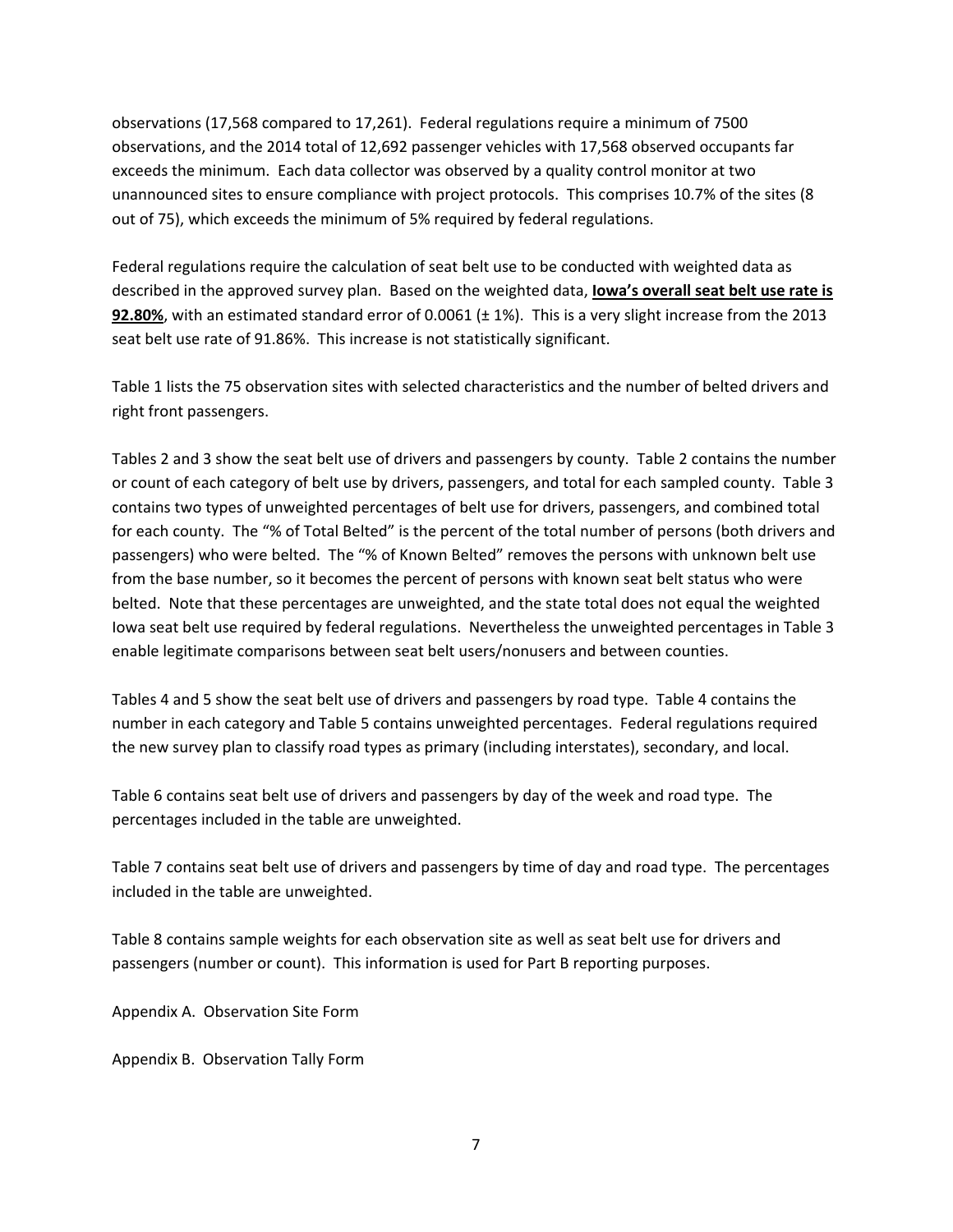## **Table 1. 2014 Seat Belt Usage**

|                     |                                        |                  |                                                 | Road               |                |                      | Vehicle      | <b>Drivers</b> | <b>Right Front</b>     | <b>Right Front</b>      |
|---------------------|----------------------------------------|------------------|-------------------------------------------------|--------------------|----------------|----------------------|--------------|----------------|------------------------|-------------------------|
| No.                 | County                                 | <b>MSLINK</b>    | Location                                        | <b>Type</b>        | Day            | <b>Start Time</b>    | Count        | <b>Belted</b>  | <b>Passenger Count</b> | <b>Passenger Belted</b> |
| $\mathbf{1}$        | <b>Black Hawk</b>                      | 15146            | Logan Ave                                       | Secondary          | Sun            | 9:56 AM              | 127          | 120            | 68                     | 54                      |
| $\overline{2}$<br>3 | <b>Black Hawk</b><br><b>Black Hawk</b> | 19553<br>20423   | Wagner Rd<br>W 4th St                           | Local<br>Secondary | Sun<br>Sun     | 11:00 AM<br>12:15 PM | 19<br>111    | 14<br>97       | 10<br>46               | 9<br>42                 |
| 4                   | <b>Black Hawk</b>                      | 14934            | <b>US 20</b>                                    | Secondary          | Sun            | 2:09 PM              | 439          | 369            | 219                    | 188                     |
| 5                   | <b>Black Hawk</b>                      | 14766            | I-380/Hwy 27                                    | Primary            | Sun            | 4:41 PM              | 290          | 259            | 163                    | 145                     |
| 6                   | Grundy                                 | 104904           | IA 57/110th                                     | Secondary          | Thurs          | 10:57 AM             | 54           | 45             | 12                     | 10                      |
| 7                   | Grundy                                 | 309294           | <b>US 20</b>                                    | Secondary          | Thurs          | 12:30 PM             | 176          | 156            | 77                     | 69                      |
| 8                   | Grundy                                 | 104906           | Hwy 175/240th St                                | Secondary          | Thurs          | 2:31 PM              | 29           | 24             | 10                     | 9                       |
| 9<br>10             | Grundy<br>Grundy                       | 104947<br>105710 | Hwy 175/260th/Grundy Ave<br><b>Blackhawk St</b> | Secondary<br>Local | Thurs<br>Thurs | 4:02 PM<br>5:12 PM   | 66<br>37     | 58<br>28       | 12<br>$\mathbf 2$      | 9<br>$\overline{2}$     |
| 11                  | Hardin                                 | 113806           | <b>US-65</b>                                    | Secondary          | Wed            | 8:32 AM              | 42           | 34             | 11                     | 9                       |
| 12                  | Hardin                                 | 115349           | Washington Ave/Old US 20                        | Local              | Wed            | 9:41 AM              | 146          | 132            | 42                     | 37                      |
| 13                  | Hardin                                 | 113774           | <b>US-65</b>                                    | Secondary          | Wed            | 11:10 AM             | 107          | 95             | 33                     | 24                      |
| 14                  | Hardin                                 | 317413           | $US-20$                                         | Secondary          | Wed            | 1:09 PM              | 140          | 130            | 55                     | 50                      |
| 15                  | Hardin                                 | 332704           | E Main St                                       | Local              | Wed            | 2:24 PM              | 10           | 7              | $\mathsf 3$            | $\overline{2}$          |
| 16                  | Howard                                 | 123235           | <b>US 63</b>                                    | Secondary          | Mon            | 10:28 AM             | 66           | 59             | 24                     | 21                      |
| 17<br>18            | Howard<br>Howard                       | 123337<br>123901 | IA <sub>9</sub><br>N Elm St                     | Secondary<br>Local | Mon<br>Mon     | 11:33 AM<br>1:16 PM  | 70<br>76     | 60<br>65       | 23<br>20               | 20<br>18                |
| 19                  | Howard                                 | 123646           | Oak Ave                                         | Local              | Mon            | 3:00 PM              | $\mathbf{1}$ | $\mathbf{1}$   | 0                      | 0                       |
| 20                  | Howard                                 | 123218           | <b>US 63</b>                                    | Secondary          | Mon            | 5:04 PM              | 73           | 64             | 34                     | 29                      |
| 21                  | lowa                                   | 128308           | IA 212/Western Ave                              | Secondary          | Mon            | 7:45 AM              | 61           | 49             | $\overline{4}$         | 4                       |
| 22                  | lowa                                   | 128184           | $I-80$                                          | Primary            | Mon            | 9:10 AM              | 313          | 308            | 141                    | 131                     |
| 23                  | lowa                                   | 128231           | $I-80$                                          | Primary            | Mon            | 10:45 AM             | 240          | 236            | 133                    | 126                     |
| 24                  | lowa                                   | 128805           | U Ave                                           | Local              | Mon            | 12:45 PM             | 5            | 5              | $\mathbf 1$            | $\mathbf{1}$            |
| 25                  | lowa                                   | 128271           | $I-80$                                          | Primary            | Mon            | 2:00 PM              | 349          | 347            | 176                    | 167                     |
| 26<br>27            | Johnson<br>Johnson                     | 142458<br>140584 | Co Rd F28/ Mehaffey Bridge Rd<br>180            | Local              | Satur<br>Satur | 9:15 AM<br>10:30 AM  | 113<br>321   | 113<br>321     | 45<br>211              | 45<br>200               |
| 28                  | Johnson                                | 140747           | 180                                             | Primary<br>Primary | Satur          | 12:00 PM             | 369          | 367            | 214                    | 208                     |
| 29                  | Johnson                                | 143552           | N Dubuque St                                    | Secondary          | Satur          | 2:00 PM              | 109          | 104            | 50                     | 50                      |
| 30                  | Johnson                                | 141004           | US 218/IA 27                                    | Secondary          | Satur          | 3:30 PM              | 314          | 309            | 139                    | 132                     |
| 31                  | Linn                                   | 160569           | Co Rd D62/Coggon Rd                             | Local              | Fri            | 11:15 AM             | 36           | 35             | 11                     | 9                       |
| 32                  | Linn                                   | 158613           | I 380/Hwy 27                                    | Primary            | Fri            | 12:45 PM             | 318          | 313            | 127                    | 120                     |
| 33                  | Linn                                   | 164085           | Center Point Rd                                 | Secondary          | Fri            | 2:00 PM              | 147          | 143            | 38                     | 34                      |
| 34                  | Linn                                   | 161809           | 32nd St, NE, Cedar Rapids                       | Secondary          | Fri            | 3:10 PM              | 312          | 302            | 61                     | 58                      |
| 35                  | Linn                                   | 166008           | 16th Ave SW                                     | Secondary          | Fri            | 5:00 PM              | 97           | 94             | 28                     | 26                      |
| 36<br>37            | Marion<br>Marion                       | 180068<br>180790 | IA 163<br>Co Rd G28/Washington St               | Secondary<br>Local | Satur<br>Satur | 11:30 AM<br>1:10 PM  | 150<br>63    | 131<br>55      | 81<br>29               | 73<br>26                |
| 38                  | Marion                                 | 181891           | S Clark St                                      | Local              | Satur          | 3:45 PM              | 57           | 49             | 16                     | 15                      |
| 39                  | Marion                                 | 179982           | IA 92                                           | Secondary          | Satur          | 2:30 PM              | 73           | 68             | 40                     | 34                      |
| 40                  | Marion                                 | 179837           | IA <sub>5</sub>                                 | Secondary          | Satur          | 5:10 PM              | 235          | 208            | 118                    | 94                      |
| 41                  | Polk                                   | 215201           | 135                                             | Primary            | Tues           | 8:53 AM              | 350          | 310            | 119                    | 107                     |
| 42                  | Polk                                   | 215390           | <b>1235</b>                                     | Primary            | Tues           | 1:03 PM              | 753          | 709            | 191                    | 176                     |
| 43                  | Polk                                   | 216760           | IA 141                                          | Secondary          | Tues           | 10:24 AM             | 309          | 285            | 82                     | 74                      |
| 44                  | Polk                                   | 227016           | University Ave                                  | Secondary          | Tues           | 2:41 PM              | 283          | 268            | 77                     | 73                      |
| 45<br>46            | Polk<br>Pottawattamie                  | 226230<br>229603 | 109th St<br>W Broadway                          | Local<br>Secondary | Tues<br>Wed    | 3:45 PM<br>1:15 PM   | 171<br>208   | 154<br>183     | $\,$ 8 $\,$<br>56      | 6<br>41                 |
| 47                  | Pottawattamie                          | 229207           | 180                                             | Primary            | Wed            | 5:50 PM              | 210          | 195            | 121                    | 108                     |
| 48                  | Pottawattamie                          | 229164           | 180                                             | Primary            | Wed            | 2:30 PM              | 606          | 546            | 230                    | 212                     |
| 49                  | Pottawattamie                          | 334415           | 129                                             | Primary            | Wed            | 4:35 PM              | 416          | 381            | 126                    | 116                     |
| 50                  | Pottawattamie                          | 233075           | S 10th St                                       | Local              | Wed            | 11:38 AM             | 20           | 19             | 10                     | 5                       |
| 51                  | Scott                                  | 242971           | 180                                             | Primary            | Tues           | 8:30 AM              | 236          | 232            | 114                    | 108                     |
| 52                  | Scott                                  | 243108           | 180                                             | Primary            | Tues           | 10:00 AM             | 22           | 22             | 14                     | 14                      |
| 53                  | Scott                                  | 248805           | Valley Dr                                       | Local              | Tues           | 11:15 AM             | 70           | 68             | 11                     | 10                      |
| 54                  | Scott                                  | 247785           | Eastern Ave                                     | Secondary          | Tues           | 1:15 PM              | 230          | 218            | 61                     | 55                      |
| 55<br>56            | Scott<br>Shelby                        | 246517<br>249972 | E 53rd St<br>Co Rd F58                          | Secondary<br>Local | Tues<br>Thurs  | 2:15 PM<br>7:21 AM   | 363<br>6     | 348<br>4       | 87<br>$\pmb{0}$        | 82<br>0                 |
| 57                  | Shelby                                 | 249594           | <b>US 59</b>                                    | Secondary          | Thurs          | 11:30 AM             | 78           | 65             | 18                     | 15                      |
| 58                  | Shelby                                 | 250675           | 12th St/Linden Rd                               | Secondary          | Thurs          | 10:52 AM             | 121          | 101            | 23                     | 18                      |
| 59                  | Shelby                                 | 250640           | 19th St                                         | Local              | Thurs          | 10:00 AM             | 49           | 42             | 13                     | 10                      |
| 60                  | Shelby                                 | 249736           | IA-44/1000th St                                 | Secondary          | Thurs          | 12:41 PM             | 37           | 29             | $\overline{7}$         | $\overline{7}$          |
| 61                  | Story                                  | 257296           | Lincoln Way                                     | Secondary          | Thurs          | 9:11 AM              | 156          | 137            | 40                     | 30                      |
| 62                  | Story                                  | 257855           | University Blvd                                 | Secondary          | Thurs          | 10:25 AM             | 135          | 109            | 19                     | 11                      |
| 63                  | Story                                  | 255469           | $1 - 35$                                        | Primary            | Thurs          | 11:45 AM             | 400          | 357            | 143                    | 119                     |
| 64<br>65            | Story<br>Story                         | 256910<br>255562 | Co Rd E29/190th St<br>$1 - 35$                  | Local<br>Primary   | Thurs<br>Thurs | 1:50 PM<br>3:00 PM   | 44<br>369    | 41<br>346      | 4<br>151               | 3<br>128                |
| 66                  | Warren                                 | 273908           | $1 - 35$                                        | Primary            | Sun            | 9:17 AM              | 253          | 239            | 166                    | 150                     |
| 67                  | Warren                                 | 334871           | $1 - 35$                                        | Primary            | Sun            | 8:03 AM              | 136          | 128            | 79                     | 71                      |
| 68                  | Warren                                 | 274137           | US 65/69                                        | Secondary          | Sun            | 1:15 PM              | 226          | 211            | 119                    | 103                     |
| 69                  | Warren                                 | 275330           | S 5th St                                        | Local              | Sun            | 11:54 AM             | 58           | 53             | 25                     | 18                      |
| 70                  | Warren                                 | 311642           | $IA-5$                                          | Secondary          | Sun            | 2:24 PM              | 267          | 257            | 152                    | 137                     |
| 71                  | Webster                                | 283076           | IA 7/190th St                                   | Secondary          | Mon            | 2:00 PM              | 59           | 52             | 11                     | 9                       |
| 72                  | Webster                                | 283806           | Old Hwy 20/ Co D20                              | Secondary          | Mon            | 12:45 PM             | 95           | 80             | 23                     | 20                      |
| 73                  | Webster                                | 311763           | 2nd Ave N                                       | Secondary          | Mon            | 11:20 AM             | 144          | 123            | 39                     | 34                      |
| 74<br>75            | Webster<br>Webster                     | 283683<br>283317 | Co D20/200th St<br>Co P70/Taylor Ave            | Local<br>Local     | Mon<br>Mon     | 10:17 AM<br>8:20 AM  | 39<br>12     | 35<br>12       | 5<br>5                 | 5<br>5                  |
|                     | <b>TOTALS</b>                          |                  |                                                 |                    |                |                      | 12692        | 11733          | 4876                   | 4380                    |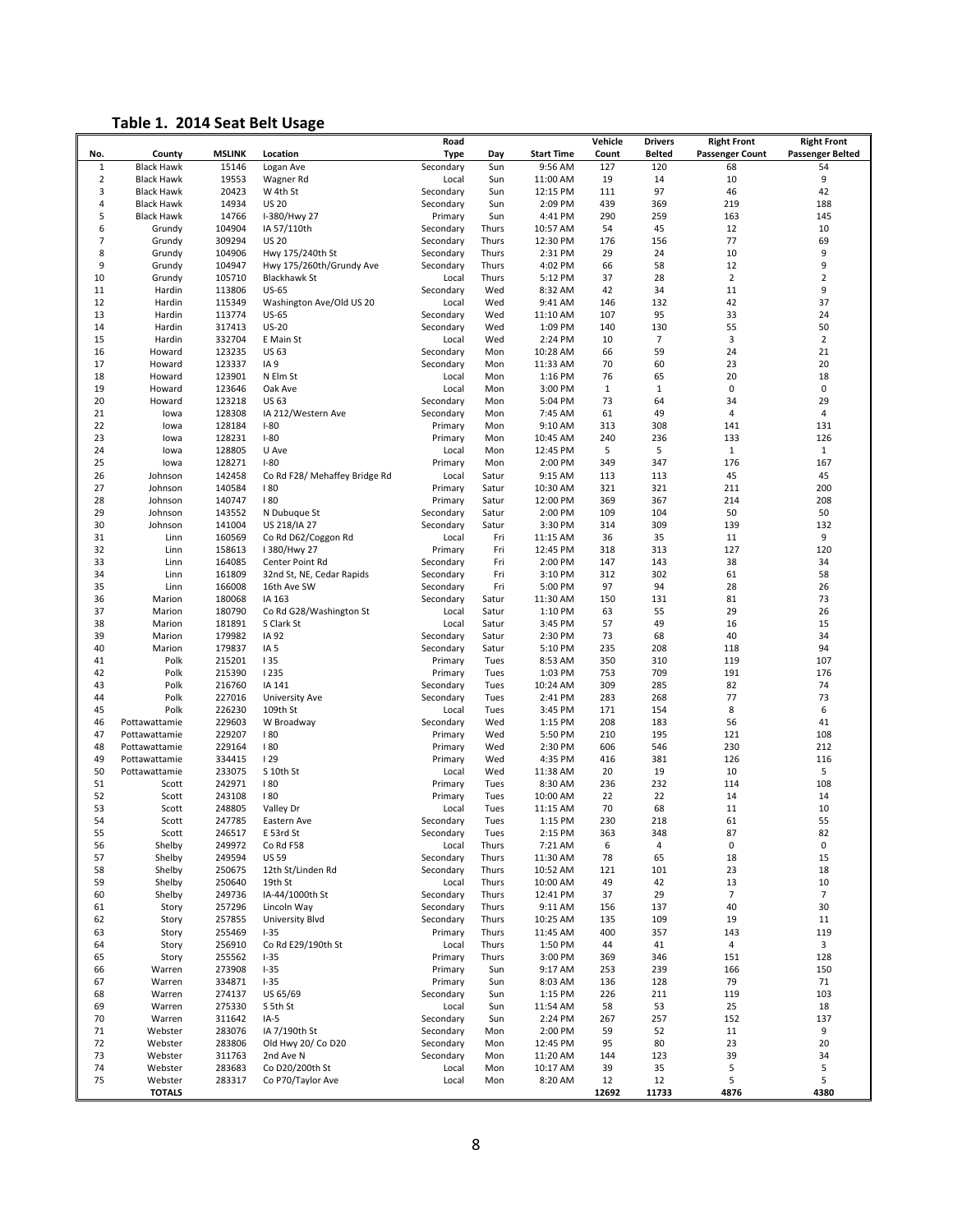|                   |       |               | <b>Drivers</b>              |                |       | <b>Right Front Passengers</b> |                             |                 |       |               | <b>TOTAL</b>                |              |
|-------------------|-------|---------------|-----------------------------|----------------|-------|-------------------------------|-----------------------------|-----------------|-------|---------------|-----------------------------|--------------|
| County            | Total | <b>Belted</b> | <b>Not</b><br><b>Belted</b> | Un-<br>known   | Total | <b>Belted</b>                 | <b>Not</b><br><b>Belted</b> | $Un -$<br>known | Total | <b>Belted</b> | <b>Not</b><br><b>Belted</b> | Un-<br>known |
| <b>Black Hawk</b> | 986   | 859           | 57                          | 70             | 506   | 438                           | 30                          | 38              | 1492  | 1297          | 87                          | 108          |
| Grundy            | 362   | 311           | 34                          | 17             | 113   | 99                            | 4                           | 10              | 475   | 410           | 38                          | 27           |
| Hardin            | 445   | 398           | 32                          | 15             | 144   | 122                           | 10                          | 12              | 589   | 520           | 42                          | 27           |
| Howard            | 286   | 249           | 22                          | 15             | 101   | 88                            | 5                           | 8               | 387   | 337           | 27                          | 23           |
| lowa              | 968   | 945           | 15                          | 8              | 455   | 429                           | 23                          | 3               | 1423  | 1374          | 38                          | 11           |
| Johnson           | 1226  | 1214          | 7                           | 5              | 659   | 635                           | 20                          | 4               | 1885  | 1849          | 27                          | 9            |
| Linn              | 910   | 887           | 21                          | $\overline{2}$ | 265   | 247                           | 17                          | 1               | 1175  | 1134          | 38                          | 3            |
| Marion            | 578   | 511           | 37                          | 30             | 284   | 242                           | 16                          | 26              | 862   | 753           | 53                          | 56           |
| Polk              | 1866  | 1726          | 92                          | 48             | 477   | 436                           | 27                          | 14              | 2343  | 2162          | 119                         | 62           |
| Pottawattamie     | 1460  | 1324          | 121                         | 15             | 543   | 482                           | 49                          | 12              | 2003  | 1806          | 170                         | 27           |
| Scott             | 921   | 888           | 25                          | 8              | 287   | 269                           | 12                          | 6               | 1208  | 1157          | 37                          | 14           |
| Shelby            | 291   | 241           | 39                          | 11             | 61    | 50                            | 9                           | $\overline{2}$  | 352   | 291           | 48                          | 13           |
| Story             | 1104  | 990           | 83                          | 31             | 357   | 291                           | 37                          | 29              | 1461  | 1281          | 120                         | 60           |
| Warren            | 940   | 888           | 37                          | 15             | 541   | 479                           | 50                          | 12              | 1481  | 1367          | 87                          | 27           |
| Webster           | 349   | 302           | 35                          | 12             | 83    | 73                            | 9                           | 1               | 432   | 375           | 44                          | 13           |
| Total             | 12692 | 11733         | 657                         | 302            | 4876  | 4380                          | 318                         | 178             | 17568 | 16113         | 975                         | 480          |

**Table 2. 2014 Driver and Passenger Seat Belt Use by County (n)** 

| Table 3. 2014 Driver and Passenger Seat Belt Use by County (unweighted percentages) |  |
|-------------------------------------------------------------------------------------|--|
|-------------------------------------------------------------------------------------|--|

|                   |               | <b>Drivers</b> |               | <b>Right Front Passengers</b> |               | <b>TOTAL</b>  |
|-------------------|---------------|----------------|---------------|-------------------------------|---------------|---------------|
|                   | % of Total    | % of Known     | % of Total    | % of Known                    | % of Total    | % of Known    |
| County            | <b>Belted</b> | <b>Belted</b>  | <b>Belted</b> | <b>Belted</b>                 | <b>Belted</b> | <b>Belted</b> |
| <b>Black Hawk</b> | 87.1%         | 93.8%          | 86.6%         | 93.6%                         | 86.9%         | 93.7%         |
| Grundy            | 85.9%         | 90.1%          | 87.6%         | 96.1%                         | 86.3%         | 91.5%         |
| Hardin            | 89.4%         | 92.6%          | 84.7%         | 92.4%                         | 88.3%         | 92.5%         |
| Howard            | 87.1%         | 91.9%          | 87.1%         | 94.6%                         | 87.1%         | 92.6%         |
| lowa              | 97.6%         | 98.4%          | 94.3%         | 94.9%                         | 96.6%         | 97.3%         |
| Johnson           | 99.0%         | 99.4%          | 96.4%         | 96.9%                         | 98.1%         | 98.6%         |
| Linn              | 97.5%         | 97.7%          | 93.2%         | 93.6%                         | 96.5%         | 96.8%         |
| Marion            | 88.4%         | 93.2%          | 85.2%         | 93.8%                         | 87.4%         | 93.4%         |
| Polk              | 92.5%         | 94.9%          | 91.4%         | 94.2%                         | 92.3%         | 94.8%         |
| Pottawattamie     | 90.7%         | 91.6%          | 88.8%         | 90.8%                         | 90.2%         | 91.4%         |
| Scott             | 96.4%         | 97.3%          | 93.7%         | 95.7%                         | 95.8%         | 96.9%         |
| Shelby            | 82.8%         | 86.1%          | 82.0%         | 84.7%                         | 82.7%         | 85.8%         |
| Story             | 89.7%         | 92.3%          | 81.5%         | 88.7%                         | 87.7%         | 91.4%         |
| Warren            | 94.5%         | 96.0%          | 88.5%         | 90.5%                         | 92.3%         | 94.0%         |
| Webster           | 86.5%         | 89.6%          | 88.0%         | 89.0%                         | 86.8%         | 89.5%         |
| <b>Total</b>      | 92.4%         | 94.7%          | 89.8%         | 93.2%                         | 91.7%         | 94.3%         |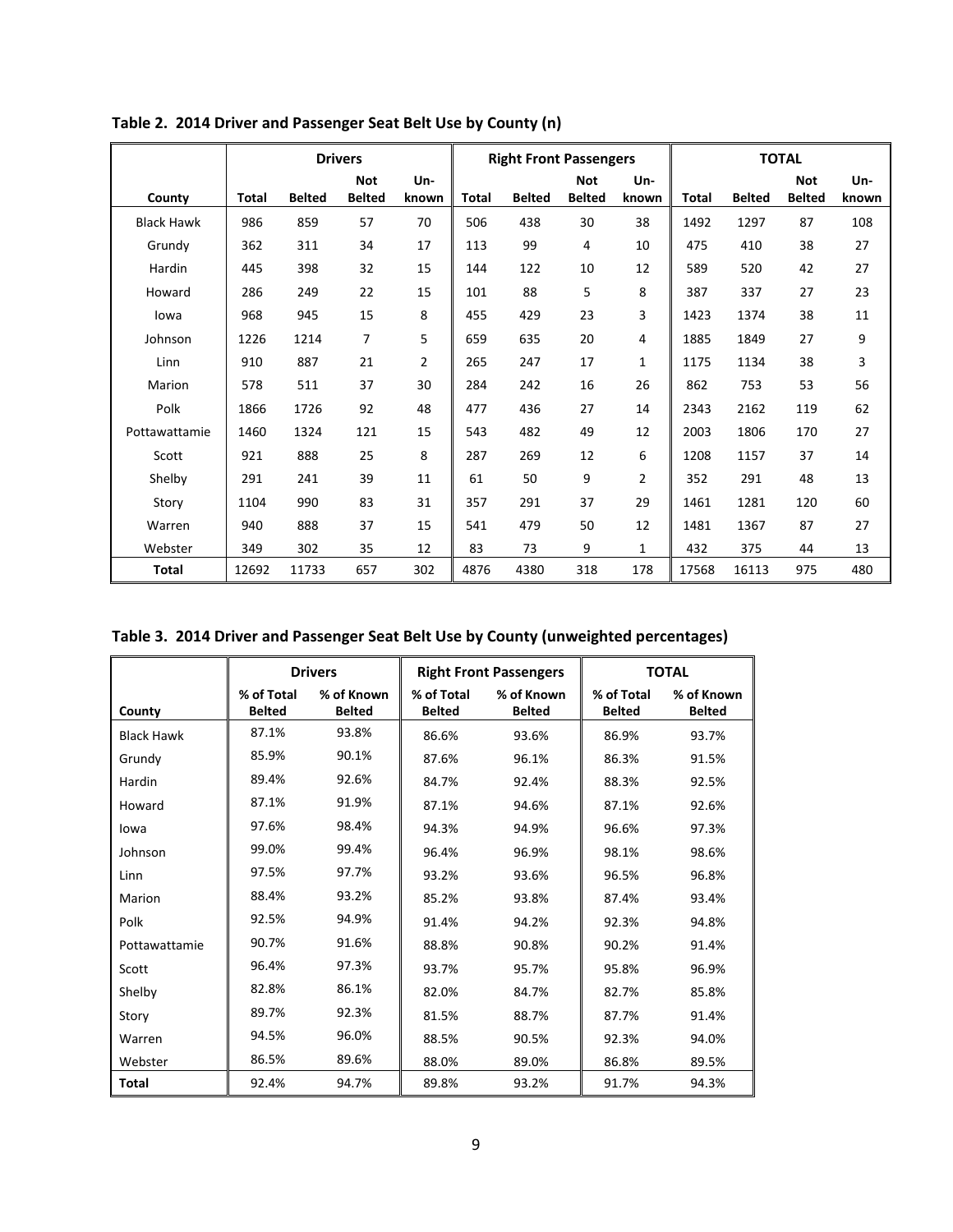|                  |       |               | <b>Drivers</b>       |              |              |               | <b>Right Front Passengers</b> |              |       |               | Total                |                     |
|------------------|-------|---------------|----------------------|--------------|--------------|---------------|-------------------------------|--------------|-------|---------------|----------------------|---------------------|
|                  |       | <b>Belted</b> | Not<br><b>Belted</b> | Un-<br>Known | <b>Total</b> | <b>Belted</b> | Not<br><b>Belted</b>          | Un-<br>Known |       | <b>Belted</b> | Not<br><b>Belted</b> | Un-<br><b>Known</b> |
| <b>Road Type</b> | Total |               |                      |              |              |               |                               |              | Total |               |                      |                     |
| Local            | 1032  | 932           | 78                   | 22           | 260          | 226           | 25                            | 9            | 1292  | 1158          | 103                  | 31                  |
| Primary          | 5951  | 5616          | 230                  | 105          | 2619         | 2406          | 153                           | 60           | 8570  | 8022          | 383                  | 165                 |
| Secondary        | 5709  | 5185          | 349                  | 175          | 1997         | 1748          | 140                           | 109          | 7706  | 6933          | 489                  | 284                 |
| <b>TOTAL</b>     | 12692 | 11733         | 657                  | 302          | 4876         | 4380          | 318                           | 178          | 17568 | 16113         | 975                  | 480                 |

**Table 4. 2014 Seat Belt Use by Road Type (n)** 

**Table 5. 2014 Seat Belt Use by Road Type (unweighted percentages)** 

|              |                             | <b>Drivers</b>              |                             | <b>Right Front Passengers</b> |                             | <b>TOTAL</b>                |
|--------------|-----------------------------|-----------------------------|-----------------------------|-------------------------------|-----------------------------|-----------------------------|
| Road Type    | % of Total<br><b>Belted</b> | % of Known<br><b>Belted</b> | % of Total<br><b>Belted</b> | % of Known<br><b>Belted</b>   | % of Total<br><b>Belted</b> | % of Known<br><b>Belted</b> |
| Local        | 90.3%                       | 92.3%                       | 86.9%                       | 90.0%                         | 89.6%                       | 91.8%                       |
| Primary      | 94.4%                       | 96.1%                       | 91.9%                       | 94.0%                         | 93.6%                       | 95.4%                       |
| Secondary    | 90.8%                       | 93.7%                       | 87.5%                       | 92.6%                         | 90.0%                       | 93.4%                       |
| <b>TOTAL</b> | 92.4%                       | 94.7%                       | 89.8%                       | 93.2%                         | 91.7%                       | 94.3%                       |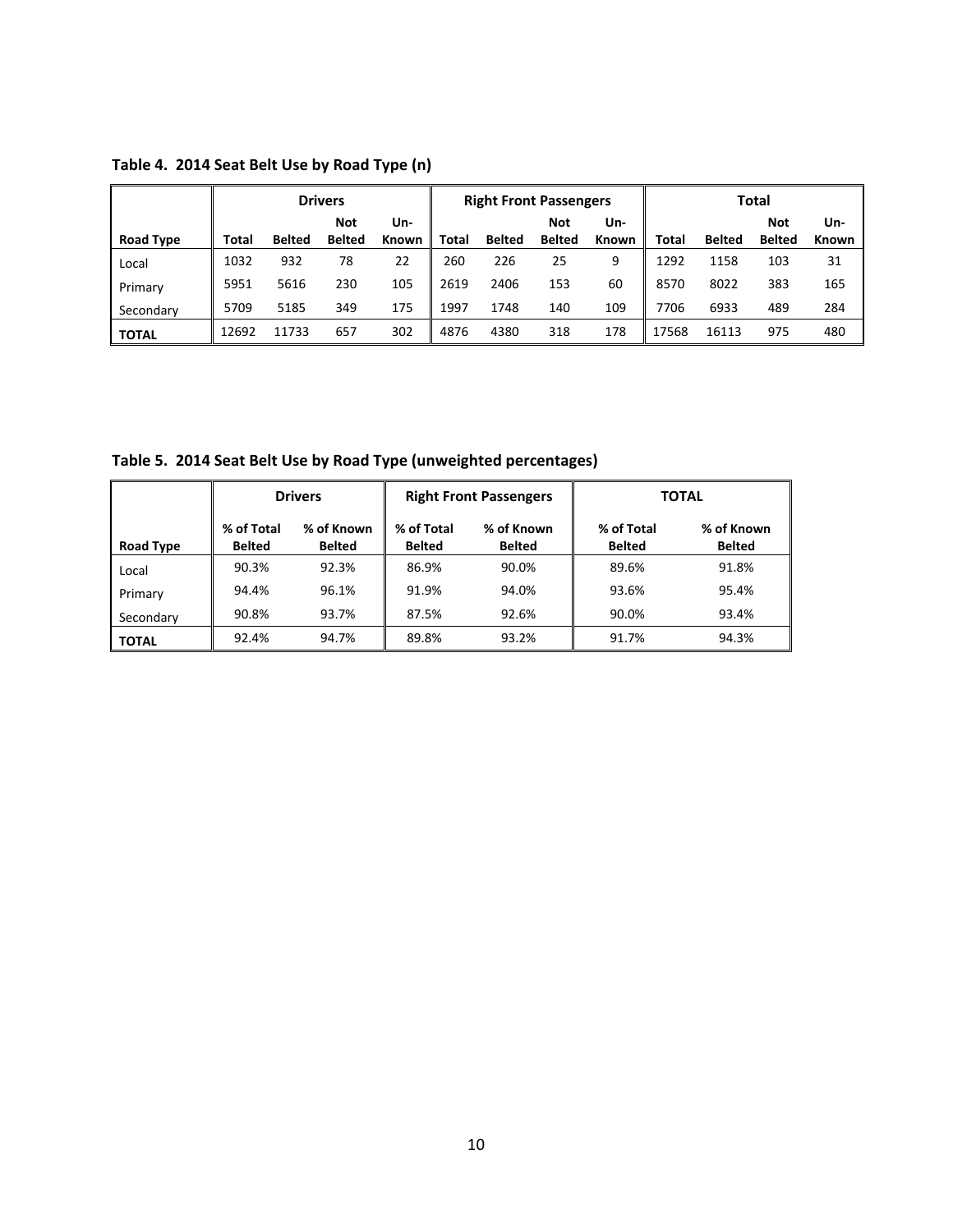|                | <b>Drivers</b><br><b>Belted</b> | <b>Total</b><br><b>Drivers</b> | <b>Passengers</b><br><b>Belted</b> | <b>Total</b><br>Passengers | % of Drivers<br><b>Belted</b> | % of Passengers<br><b>Belted</b> |
|----------------|---------------------------------|--------------------------------|------------------------------------|----------------------------|-------------------------------|----------------------------------|
| <b>Sunday</b>  | 1747                            | 1926                           | 917                                | 1047                       | 90.7%                         | 87.6%                            |
| Local          | 67                              | 77                             | 27                                 | 35                         | 87.0%                         | 77.1%                            |
| Primary        | 626                             | 679                            | 366                                | 408                        | 92.2%                         | 89.7%                            |
| Secondary      | 1054                            | 1170                           | 524                                | 604                        | 90.1%                         | 86.8%                            |
| Monday         | 1496                            | 1603                           | 590                                | 639                        | 93.3%                         | 92.3%                            |
| Local          | 118                             | 133                            | 29                                 | 31                         | 88.7%                         | 93.5%                            |
| Primary        | 891                             | 902                            | 424                                | 450                        | 98.8%                         | 94.2%                            |
| Secondary      | 487                             | 568                            | 137                                | 158                        | 85.7%                         | 86.7%                            |
| <b>Tuesday</b> | 2614                            | 2787                           | 705                                | 764                        | 93.8%                         | 92.3%                            |
| Local          | 222                             | 241                            | 16                                 | 19                         | 92.1%                         | 84.2%                            |
| Primary        | 1273                            | 1361                           | 405                                | 438                        | 93.5%                         | 92.5%                            |
| Secondary      | 1119                            | 1185                           | 284                                | 307                        | 94.4%                         | 92.5%                            |
| Wednesday      | 1722                            | 1905                           | 604                                | 687                        | 90.4%                         | 87.9%                            |
| Local          | 158                             | 176                            | 44                                 | 55                         | 89.8%                         | 80.0%                            |
| Primary        | 1122                            | 1232                           | 436                                | 477                        | 91.1%                         | 91.4%                            |
| Secondary      | 442                             | 497                            | 124                                | 155                        | 88.9%                         | 80.0%                            |
| Thursday       | 1542                            | 1757                           | 440                                | 531                        | 87.8%                         | 82.9%                            |
| Local          | 115                             | 136                            | 15                                 | 19                         | 84.6%                         | 78.9%                            |
| Primary        | 703                             | 769                            | 247                                | 294                        | 91.4%                         | 84.0%                            |
| Secondary      | 724                             | 852                            | 178                                | 218                        | 85.0%                         | 81.7%                            |
| Friday         | 887                             | 910                            | 247                                | 265                        | 97.5%                         | 93.2%                            |
| Local          | 35                              | 36                             | 9                                  | 11                         | 97.2%                         | 81.8%                            |
| Primary        | 313                             | 318                            | 120                                | 127                        | 98.4%                         | 94.5%                            |
| Secondary      | 539                             | 556                            | 118                                | 127                        | 96.9%                         | 92.9%                            |
| Saturday       | 1725                            | 1804                           | 877                                | 943                        | 95.6%                         | 93.0%                            |
| Local          | 217                             | 233                            | 86                                 | 90                         | 93.1%                         | 95.6%                            |
| Primary        | 688                             | 690                            | 408                                | 425                        | 99.7%                         | 96.0%                            |
| Secondary      | 820                             | 881                            | 383                                | 428                        | 93.1%                         | 89.5%                            |
| <b>Total</b>   | 11733                           | 12692                          | 4380                               | 4876                       | 92.4%                         | 89.8%                            |

**Table 6. 2014 Driver and Passenger Seat Belt Use by Day of Week and Road Type (n & unweighted %)**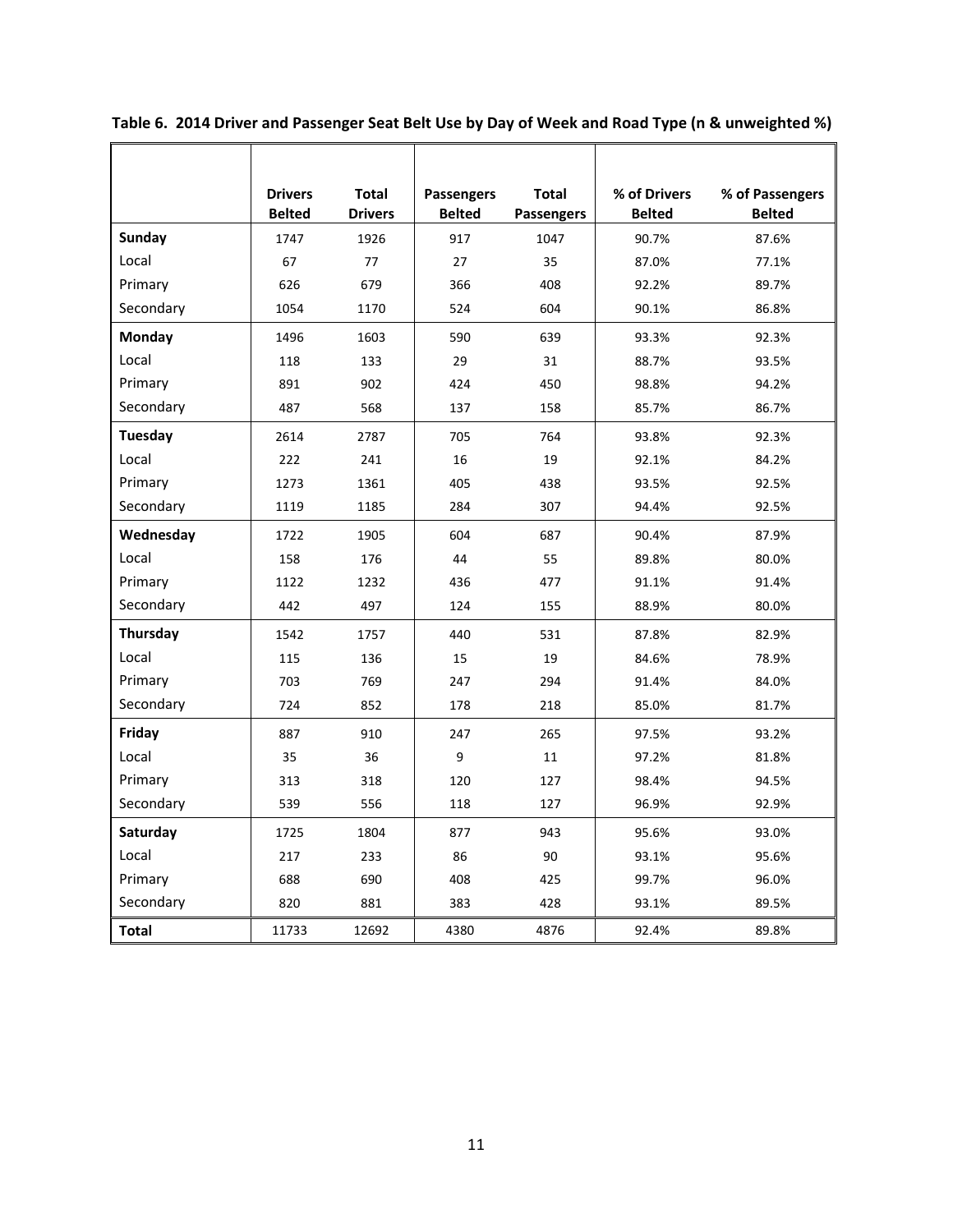|                            | <b>Drivers</b><br><b>Belted</b> | <b>Total</b>         | Passengers       | Total               | % of Drivers            | % of Passengers          |
|----------------------------|---------------------------------|----------------------|------------------|---------------------|-------------------------|--------------------------|
|                            | 20                              | <b>Drivers</b><br>26 | <b>Belted</b>    | Passengers<br>1     | <b>Belted</b><br>76.92% | <b>Belted</b><br>100.00% |
| 7AM to 759 AM              | 4                               | 6                    | 1<br>$\mathbf 0$ |                     |                         |                          |
| Local                      |                                 |                      | $\mathbf{1}$     | 0                   | 66.67%                  |                          |
| Secondary<br>8AM to 859 AM | 16<br>439                       | 20                   | 196              | $\mathbf{1}$<br>212 | 80.00%<br>94.00%        | 100.00%<br>92.45%        |
|                            |                                 | 467                  |                  |                     |                         |                          |
| Local                      | 12                              | 12                   | 5                | 5                   | 100.00%                 | 100.00%                  |
| Primary                    | 360                             | 372                  | 179              | 193                 | 96.77%                  | 92.75%                   |
| Secondary                  | 67                              | 83<br>1185           | 12<br>463        | 14<br>511           | 80.72%<br>93.42%        | 85.71%                   |
| 9AM to 959AM               | 1107                            |                      |                  |                     |                         | 90.61%                   |
| Local                      | 113                             | 113                  | 45               | 45                  | 100.00%                 | 100.00%                  |
| Primary                    | 857                             | 916                  | 388              | 426                 | 93.56%                  | 91.08%                   |
| Secondary                  | 137                             | 156                  | 30               | 40                  | 87.82%                  | 75.00%                   |
| 10AM to 1059AM             | 1125                            | 1214                 | 426              | 478                 | 92.675                  | 89.12%                   |
| Local                      | 209                             | 234                  | 52               | 60                  | 89.32%                  | 86.67%                   |
| Primary                    | 343                             | 343                  | 214              | 225                 | 100.00%                 | 95.11%                   |
| Secondary                  | 573                             | 637                  | 160              | 193                 | 89.95%                  | 82.90%                   |
| 11AM to 1159AM             | 973                             | 1089                 | 348              | 394                 | 89.35%                  | 88.32%                   |
| Local                      | 117                             | 125                  | 28               | 32                  | 93.60%                  | 87.50%                   |
| Primary                    | 236                             | 240                  | 126              | 133                 | 98.33%                  | 94.74%                   |
| Secondary                  | 620                             | 724                  | 194              | 229                 | 85.64%                  | 84.72%                   |
| 12PM to 1259PM             | 1049                            | 1134                 | 461              | 515                 | 92.50%                  | 89.51%                   |
| Local                      | 72                              | 78                   | 23               | 35                  | 92.31%                  | 65.71%                   |
| Primary                    | 724                             | 769                  | 327              | 357                 | 94.15%                  | 91.60%                   |
| Secondary                  | 253                             | 287                  | 111              | 123                 | 88.15%                  | 90.24%                   |
| 1PM to 159PM               | 1998                            | 2151                 | 617              | 689                 | 92.89%                  | 89.55%                   |
| Local                      | 125                             | 144                  | 45               | 50                  | 86.81%                  | 90.00%                   |
| Primary                    | 1022                            | 1071                 | 296              | 318                 | 95.42%                  | 93.08%                   |
| Secondary                  | 851                             | 936                  | 276              | 321                 | 90.92%                  | 85.98%                   |
| 2PM to 259PM               | 1937                            | 2056                 | 739              | 801                 | 94.21%                  | 92.26%                   |
| Local                      | 48                              | 54                   | 5                | $\overline{7}$      | 88.89%                  | 71.43%                   |
| Primary                    | 893                             | 955                  | 379              | 406                 | 93.51%                  | 93.35%                   |
| Secondary                  | 996                             | 1047                 | 355              | 388                 | 95.13%                  | 91.49%                   |
| 3PM to 359PM               | 1595                            | 1718                 | 579              | 647                 | 92.84%                  | 89.49%                   |
| Local                      | $\mathbf{1}$                    | 1                    | $\mathbf 0$      | $\mathbf 0$         | 100.00%                 | ΝA                       |
| Primary                    | 346                             | 369                  | 128              | 151                 | 93.77%                  | 84.77%                   |
| Secondary                  | 1248                            | 1348                 | 451              | 496                 | 92.58%                  | 90.93%                   |
| 4PM to 459PM               | 901                             | 1000                 | 291              | 325                 | 90.10%                  | 89.54%                   |
| Local                      | 203                             | 228                  | 21               | 24                  | 89.04%                  | 87.50%                   |
| Primary                    | 640                             | 706                  | 261              | 289                 | 90.65%                  | 90.31%                   |
| Secondary                  | 58                              | 66                   | 9                | 12                  | 87.88%                  | 75.00%                   |
| 5PM to 559PM               | 589                             | 652                  | 259              | 303                 | 90.34%                  | 85.48%                   |
| Local                      | 28                              | 37                   | 2                | $\overline{2}$      | 75.68%                  | 100.00%                  |
| Primary                    | 195                             | 210                  | 108              | 121                 | 92.86%                  | 89.26%                   |
| Secondary                  | 366                             | 405                  | 149              | 180                 | 90.37%                  | 82.78%                   |
| <b>Grand Total</b>         | 11733                           | 12692                | 4380             | 4876                | 92.44%                  | 89.83%                   |

**Table 7. Driver and Passenger Seat Belt Use by Time of Day and Road Type (n & unweighted %)**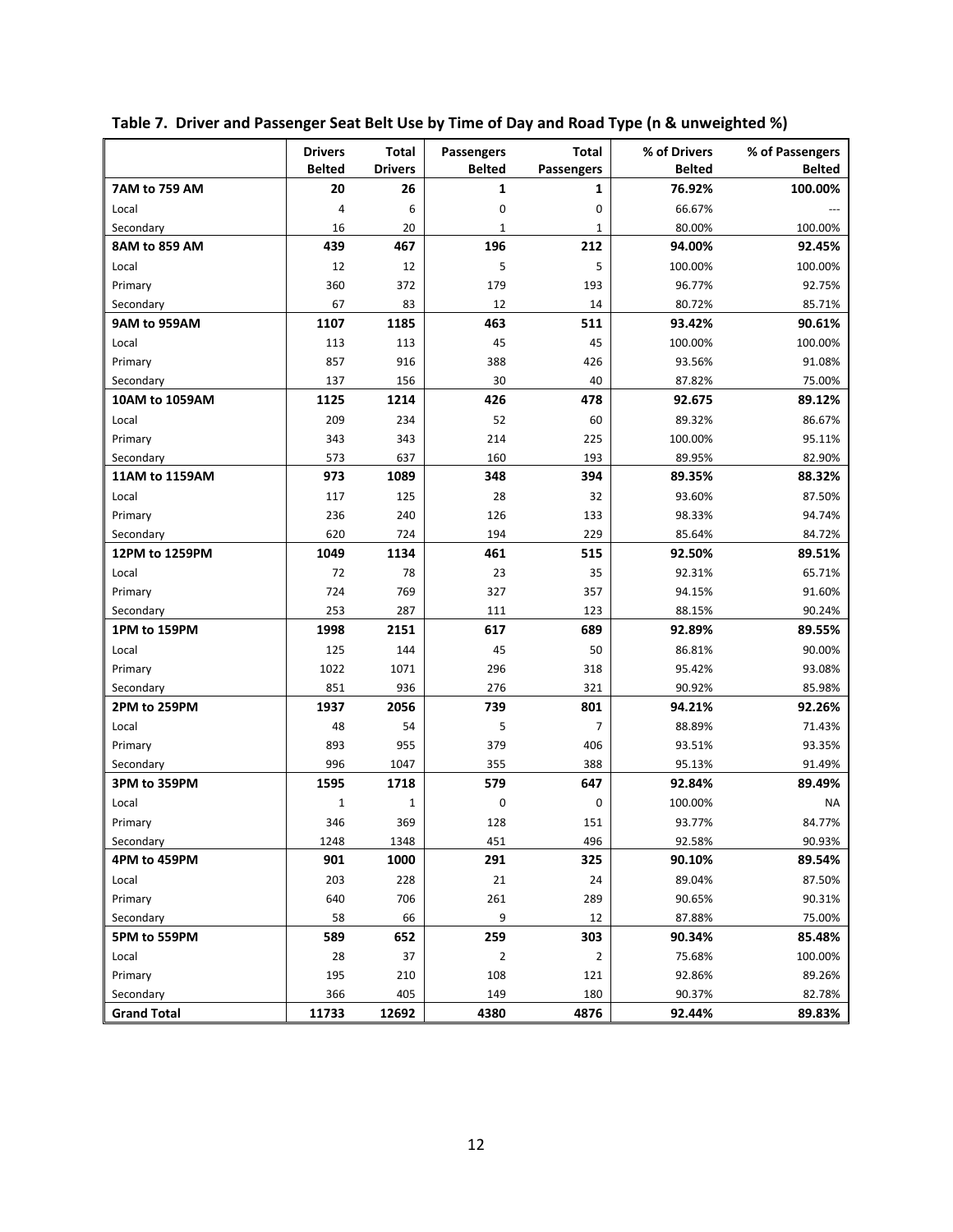| Site ID | <b>Site Type</b> | <b>Date</b><br><b>Observed</b> | Sample<br>Weight | <b>Number</b><br>of Drivers | <b>Number of</b><br>Front<br><b>Passengers</b> | <b>Number of</b><br><b>Occupants</b><br><b>Belted</b> | Number of<br><b>Occupants</b><br><b>Unbelted</b> | Number of<br><b>Occupants</b><br><b>Unknown Belt Use</b> |
|---------|------------------|--------------------------------|------------------|-----------------------------|------------------------------------------------|-------------------------------------------------------|--------------------------------------------------|----------------------------------------------------------|
| 101     | Original         | 6/22/14                        | 193.41           | 127                         | 68                                             | 174                                                   | 12                                               | 9                                                        |
| 102     | Original         | 6/22/14                        | 479.81           | 19                          | $10\,$                                         | 23                                                    | $\pmb{4}$                                        | $\overline{2}$                                           |
| 103     | Original         | 6/29/14                        | 586.13           | 111                         | 46                                             | 139                                                   | 12                                               | 6                                                        |
| 104     | Original         | 6/22/14                        | 98.93            | 439                         | 219                                            | 557                                                   | 40                                               | 61                                                       |
| 105     | Alternate        | 6/22/14                        | 26.78            | 290                         | 163                                            | 404                                                   | 19                                               | 30                                                       |
| 106     | Original         | 6/19/14                        | 355.30           | 54                          | 12                                             | 55                                                    | 6                                                | 5                                                        |
| 107     | Original         | 6/19/14                        | 73.58            | 176                         | 77                                             | 225                                                   | 15                                               | 13                                                       |
| 108     | Original         | 6/19/14                        | 585.00           | 29                          | $10\,$                                         | 33                                                    | 3                                                | 3                                                        |
| 109     | Original         | 6/19/14                        | 3433.68          | 66                          | 12                                             | 67                                                    | 7                                                | 4                                                        |
| 110     | Original         | 6/19/14                        | 11996.92         | 37                          | $\overline{2}$                                 | 30                                                    | 7                                                | $\overline{2}$                                           |
| 111     | Original         | 6/18/14                        | 522.63           | 42                          | 11                                             | 43                                                    | 6                                                | 4                                                        |
| 112     | Original         | 6/18/14                        | 1191.72          | 146                         | 42                                             | 169                                                   | 13                                               | 6                                                        |
| 113     | Original         | 6/18/14                        | 138.30           | 107                         | 33                                             | 119                                                   | 11                                               | 10                                                       |
| 114     | Original         | 6/18/14                        | 112.08           | 140                         | 55                                             | 180                                                   | 8                                                | $\overline{7}$                                           |
| 115     | Alternate        | 6/18/14                        | 15849.14         | 10                          | 3                                              | 9                                                     | 4                                                | 0                                                        |
| 116     | Original         | 6/23/14                        | 237.70           | 66                          | 24                                             | 80                                                    | 5                                                | 5                                                        |
| 117     | Original         | 6/23/14                        | 217.46           | 70                          | 23                                             | 80                                                    | 6                                                | 7                                                        |
| 118     | Original         | 6/23/14                        | 1266.66          | 76                          | 20                                             | 83                                                    | 9                                                | 4                                                        |
| 119     | Original         | 6/23/14                        | 3435.69          | $\mathbf{1}$                | 0                                              | $\mathbf{1}$                                          | 0                                                | 0                                                        |
| 120     | Original         | 6/23/14                        | 3026.32          | 73                          | 34                                             | 93                                                    | $\overline{7}$                                   | $\overline{7}$                                           |
| 121     | Original         | 6/23/14                        | 2179.21          | 61                          | 4                                              | 53                                                    | 9                                                | 3                                                        |
| 122     | Original         | 6/23/14                        | 366.90           | 313                         | 141                                            | 439                                                   | 12                                               | 3                                                        |
| 123     | Original         | 6/23/14                        | 207.00           | 240                         | 133                                            | 362                                                   | 8                                                | 3                                                        |
| 124     | Original         | 6/23/14                        | 3065.24          | 5                           | $\mathbf 1$                                    | 6                                                     | 0                                                | 0                                                        |
| 125     | Original         | 6/23/14                        | 30.88            | 349                         | 176                                            | 514                                                   | 9                                                | $\overline{2}$                                           |
| 126     | Original         | 6/21/14                        | 394.31           | 113                         | 45                                             | 158                                                   | 0                                                | 0                                                        |
| 127     | Original         | 6/21/14                        | 279.68           | 321                         | 211                                            | 521                                                   | 11                                               | 0                                                        |
| 128     | Original         | 6/21/14                        | 37.27            | 369                         | 214                                            | 575                                                   | 4                                                | 4                                                        |
| 129     | Original         | 6/21/14                        | 1396.63          | 109                         | 50                                             | 154                                                   | 4                                                | 1                                                        |
| 130     | Original         | 6/21/14                        | 47.33            | 314                         | 139                                            | 441                                                   | 8                                                | 4                                                        |
| 131     | Original         | 6/20/14                        | 1798.56          | 36                          | $11\,$                                         | 44                                                    | 3                                                | 0                                                        |
| 132     | Original         | 6/20/14                        | 89.02            | 318                         | 127                                            | 433                                                   | 10                                               | $\overline{2}$                                           |
| 133     | Alternate        | 6/20/14                        | 207.73           | 147                         | 38                                             | 177                                                   | $\bf 8$                                          | $\pmb{0}$                                                |
| 134     | Original         | 6/20/14                        | 134.79           | 312                         | 61                                             | 360                                                   | 13                                               | 0                                                        |
| 135     | Original         | 6/20/14                        | 2150.54          | 97                          | 28                                             | 120                                                   | $\overline{\mathbf{4}}$                          | $\mathbf{1}$                                             |
| 136     | Original         | 6/21/14                        | 300.82           | 150                         | 81                                             | 204                                                   | 12                                               | 15                                                       |
| 137     | Original         | 6/21/14                        | 1412.11          | 63                          | 29                                             | 81                                                    | 3                                                | 8                                                        |
| 138     | Original         | 6/21/14                        | 948.74           | 57                          | 16                                             | 64                                                    | $\overline{7}$                                   | $\mathbf{2}$                                             |
| 139     | Original         | 6/21/14                        | 364.32           | 73                          | 40                                             | 102                                                   | 6                                                | 5                                                        |

**Table 8. Sample Weights and Seat Belt Use by Observation Site: Part B Reporting Data (n)**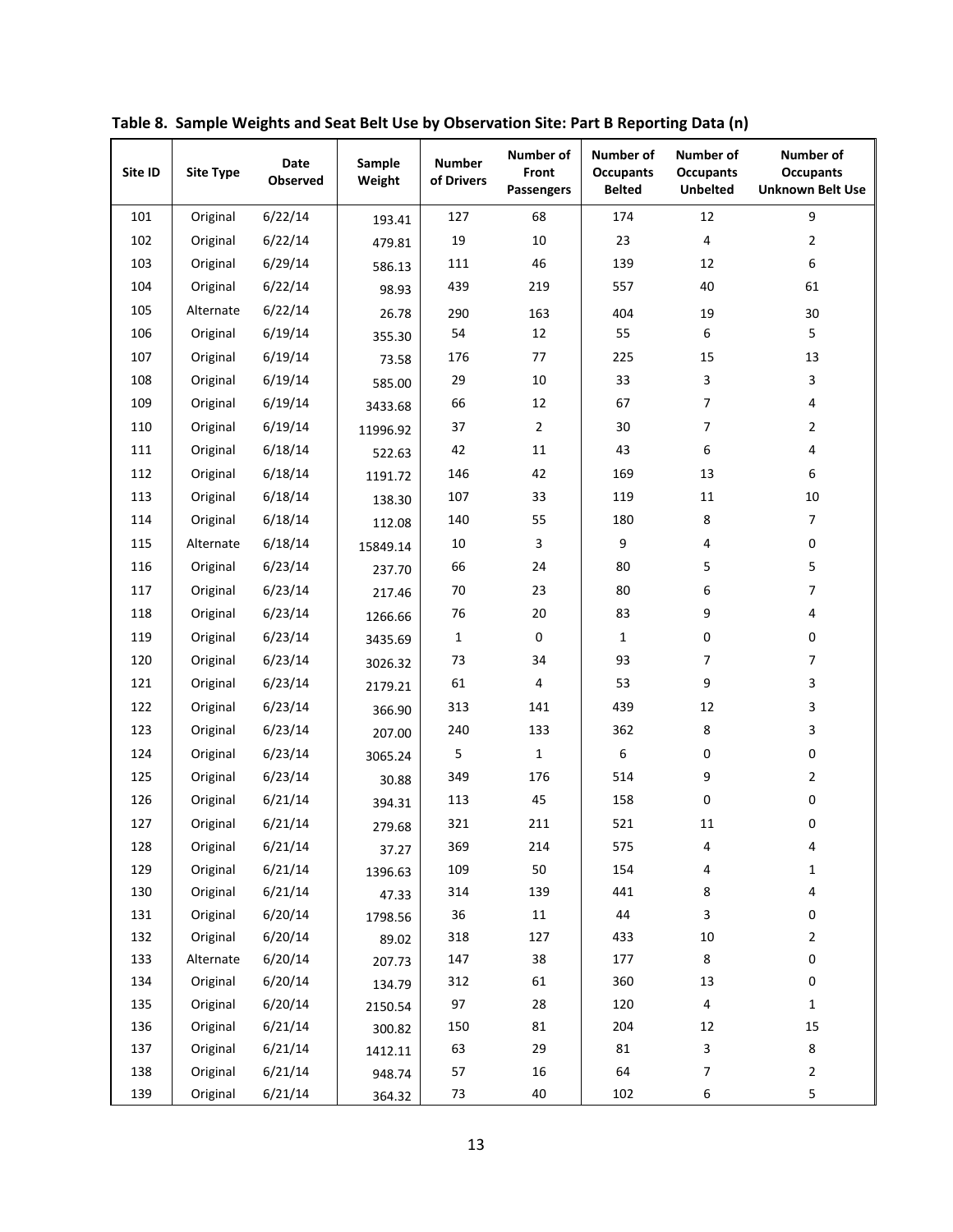| Site ID       | <b>Site Type</b> | <b>Date</b><br>Observed | Sample<br>Weight | <b>Number</b><br>of Drivers | Number of<br>Front      | Number of<br><b>Occupants</b> | Number of<br><b>Occupants</b> | Number of<br><b>Occupants</b> |
|---------------|------------------|-------------------------|------------------|-----------------------------|-------------------------|-------------------------------|-------------------------------|-------------------------------|
|               |                  |                         |                  |                             | Passengers              | <b>Belted</b>                 | <b>Unbelted</b>               | <b>Unknown Belt Use</b>       |
| 140           | Original         | 6/21/14                 | 336.06           | 235                         | 118                     | 302                           | 25                            | 26                            |
| 141           | Original         | 6/24/14                 | 48.66            | 350                         | 119                     | 417                           | 27                            | 25                            |
| 142           | Alternate        | 6/24/14                 | 173.04           | 753                         | 191                     | 885                           | 40                            | 19                            |
| 143           | Original         | 6/24/14                 | 645.16           | 309                         | 82                      | 359                           | 17                            | 15                            |
| 144           | Original         | 6/24/14                 | 3355.70          | 283                         | 77                      | 341                           | 18                            | $\mathbf 1$                   |
| 145           | Original         | 6/24/14                 | 1557.63          | 171                         | $\,8\,$                 | 160                           | 17                            | $\overline{2}$                |
| 146           | Original         | 6/18/14                 | 184.11           | 208                         | 56                      | 224                           | 34                            | 6                             |
| 147           | Original         | 6/18/14                 | 129.26           | 210                         | 121                     | 303                           | 22                            | 6                             |
| 148           | Alternate        | 6/18/14                 | 109.01           | 606                         | 230                     | 758                           | 67                            | 11                            |
| 149           | Alternate        | 6/18/14                 | 107.62           | 416                         | 126                     | 497                           | 41                            | 4                             |
| 150           | Alternate        | 6/18/14                 | 1691.26          | $20\,$                      | $10\,$                  | 24                            | 6                             | 0                             |
| 151           | Original         | 6/24/14                 | 98.88            | 236                         | 114                     | 340                           | 7                             | 3                             |
| 152           | Original         | 6/24/14                 | 186.95           | 22                          | $14\,$                  | 36                            | 0                             | 0                             |
| 153           | Original         | 6/24/14                 | 2137.26          | 70                          | 11                      | 78                            | 3                             | 0                             |
| 154           | Original         | 6/24/14                 | 245.46           | 230                         | 61                      | 273                           | 14                            | 4                             |
| 155           | Original         | 6/24/14                 | 121.19           | 363                         | 87                      | 430                           | 13                            | $\overline{7}$                |
| 156           | Original         | 6/19/14                 | 4756.24          | 6                           | $\pmb{0}$               | 4                             | 0                             | $\overline{2}$                |
| 157           | Original         | 6/19/14                 | 174.75           | 78                          | $18\,$                  | 80                            | 8                             | 8                             |
| 158           | Original         | 6/19/14                 | 409.31           | 121                         | 23                      | 119                           | 23                            | $\overline{2}$                |
| 159           | Alternate        | 6/19/14                 | 635.98           | 49                          | 13                      | 52                            | $10\,$                        | 0                             |
| 160           | Original         | 6/19/14                 | 642.39           | 37                          | $\overline{7}$          | 36                            | $\overline{7}$                | 1                             |
| 161           | Original         | 6/19/14                 | 144.35           | 156                         | 40                      | 167                           | 25                            | 4                             |
| 162           | Original         | 6/19/14                 | 1611.91          | 135                         | 19                      | 120                           | 25                            | 9                             |
| 163           | Original         | 6/19/14                 | 22.80            | 400                         | 143                     | 476                           | 40                            | 27                            |
| 164           | Original         | 6/19/14                 | 652.08           | 44                          | $\overline{\mathbf{4}}$ | 44                            | $\overline{2}$                | $\overline{2}$                |
| 165           | Original         | 6/19/14                 | 100.89           | 369                         | 151                     | 474                           | 28                            | 18                            |
| 166           | Original         | 6/22/14                 | 44.51            | 253                         | 166                     | 389                           | 24                            | 6                             |
| 167           | Original         | 6/22/14                 | 893.61           | 136                         | 79                      | 199                           | 14                            | $\overline{2}$                |
| 168           | Original         | 6/22/14                 | 101.84           | 226                         | 119                     | 314                           | 20                            | 11                            |
| 169           | Original         | 6/22/14                 | 517.62           | 58                          | 25                      | 71                            | 12                            | 0                             |
| 170           | Original         | 6/22/14                 | 762.34           | 267                         | 152                     | 394                           | 17                            | 8                             |
| 171           | Original         | 6/23/14                 | 269.05           | 59                          | 11                      | 61                            | 5                             | 4                             |
| 172           | Original         | 6/23/14                 | 387.82           | 95                          | 23                      | 100                           | $14\,$                        | 4                             |
| 173           | Original         | 6/23/14                 | 3011.74          | 144                         | 39                      | 157                           | 22                            | 4                             |
| 174           | Original         | 6/23/14                 | 1245.25          | 39                          | $\mathsf S$             | 40                            | 3                             | $\mathbf{1}$                  |
| 175           | Original         | 6/23/14                 | 1128.81          | 12                          | 5                       | 17                            | 0                             | 0                             |
| <b>TOTALS</b> |                  |                         |                  | 12692                       | 4876                    | 16113                         | 975                           | 480                           |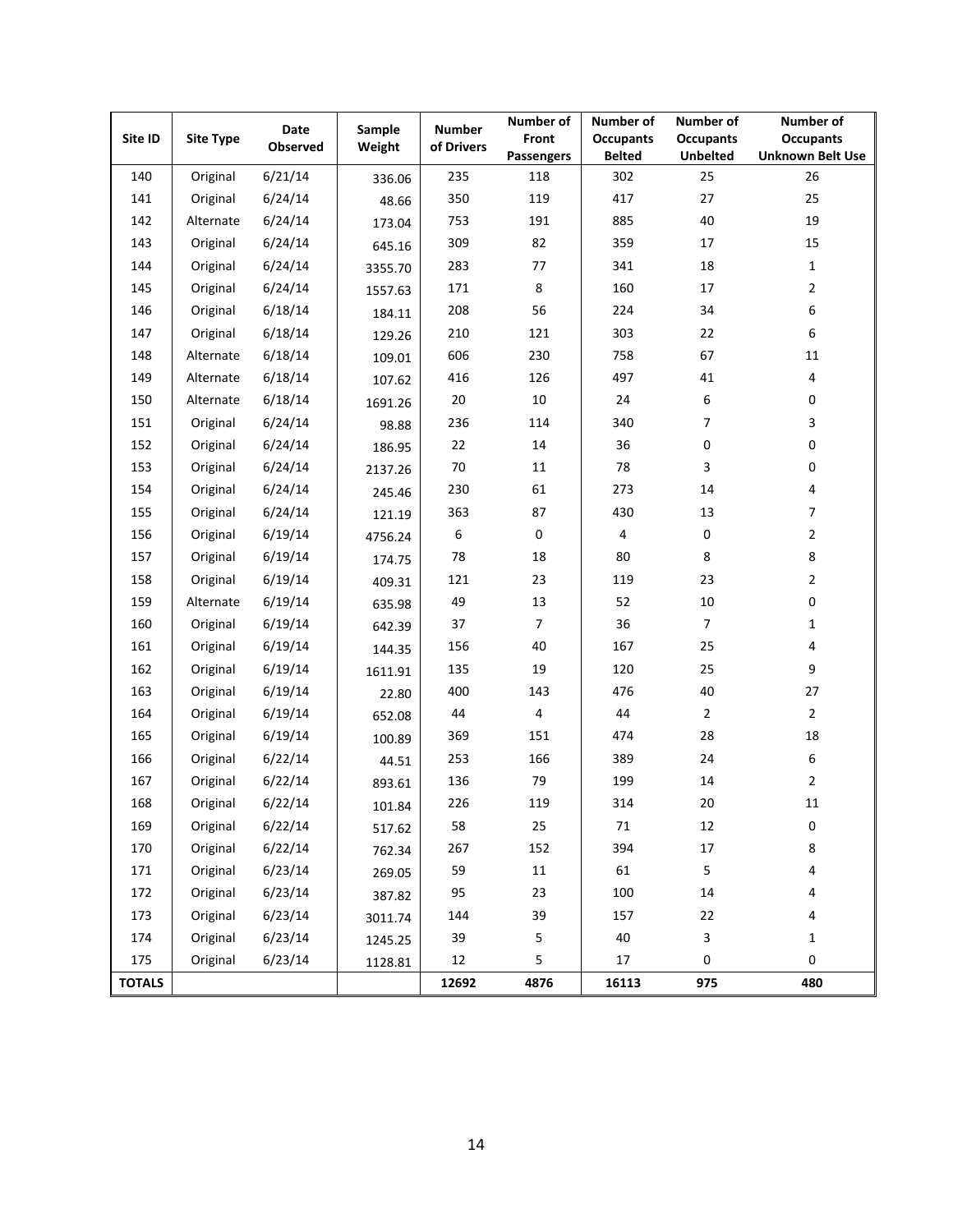| Data Collector ID# ________________                                                                                                                                                                                                | Date: / / / 2014                                                                                                                                                                                                               |
|------------------------------------------------------------------------------------------------------------------------------------------------------------------------------------------------------------------------------------|--------------------------------------------------------------------------------------------------------------------------------------------------------------------------------------------------------------------------------|
| <b>Site Identification:</b>                                                                                                                                                                                                        | the control of the control of the control of the control of the control of                                                                                                                                                     |
| <u>ID: ________________________</u>                                                                                                                                                                                                | County: Example of the County of the County of the County of the County of the County of the County of the County of the County of the County of the County of the County of the County of the County of the County of the Cou |
| Road Name: _____________________                                                                                                                                                                                                   | Co Site #: ___________________                                                                                                                                                                                                 |
| <b>Site Start and End Time:</b>                                                                                                                                                                                                    |                                                                                                                                                                                                                                |
| Start time for observations: The manipm                                                                                                                                                                                            |                                                                                                                                                                                                                                |
|                                                                                                                                                                                                                                    |                                                                                                                                                                                                                                |
| (Total observation period MUST last exactly 45 minutes)                                                                                                                                                                            |                                                                                                                                                                                                                                |
| <b>Site Description:</b>                                                                                                                                                                                                           | the control of the control of the control of the control of the control of                                                                                                                                                     |
| Selected traffic flow direction: North South East West                                                                                                                                                                             |                                                                                                                                                                                                                                |
|                                                                                                                                                                                                                                    |                                                                                                                                                                                                                                |
|                                                                                                                                                                                                                                    |                                                                                                                                                                                                                                |
|                                                                                                                                                                                                                                    |                                                                                                                                                                                                                                |
|                                                                                                                                                                                                                                    | Weather Conditions: Clear Cloudy/PC Light Fog Light Rain                                                                                                                                                                       |
|                                                                                                                                                                                                                                    |                                                                                                                                                                                                                                |
|                                                                                                                                                                                                                                    |                                                                                                                                                                                                                                |
|                                                                                                                                                                                                                                    | No<br>Yes                                                                                                                                                                                                                      |
| Total number of lanes in selected direction: www.community.com<br><b>Alternate Site Information:</b><br>Is this an alternate site (not including a<br>recommended observation point)?<br>If yes, why was an alternate site needed? |                                                                                                                                                                                                                                |
| <b>Traffic Count:</b>                                                                                                                                                                                                              |                                                                                                                                                                                                                                |
|                                                                                                                                                                                                                                    |                                                                                                                                                                                                                                |
| Is a traffic count required<br>(exit ramp or rest stop)?                                                                                                                                                                           | No<br>Yes                                                                                                                                                                                                                      |
| If yes,<br>Number of Cars: __________________                                                                                                                                                                                      | Duration: 2008 2012 2022 2023                                                                                                                                                                                                  |